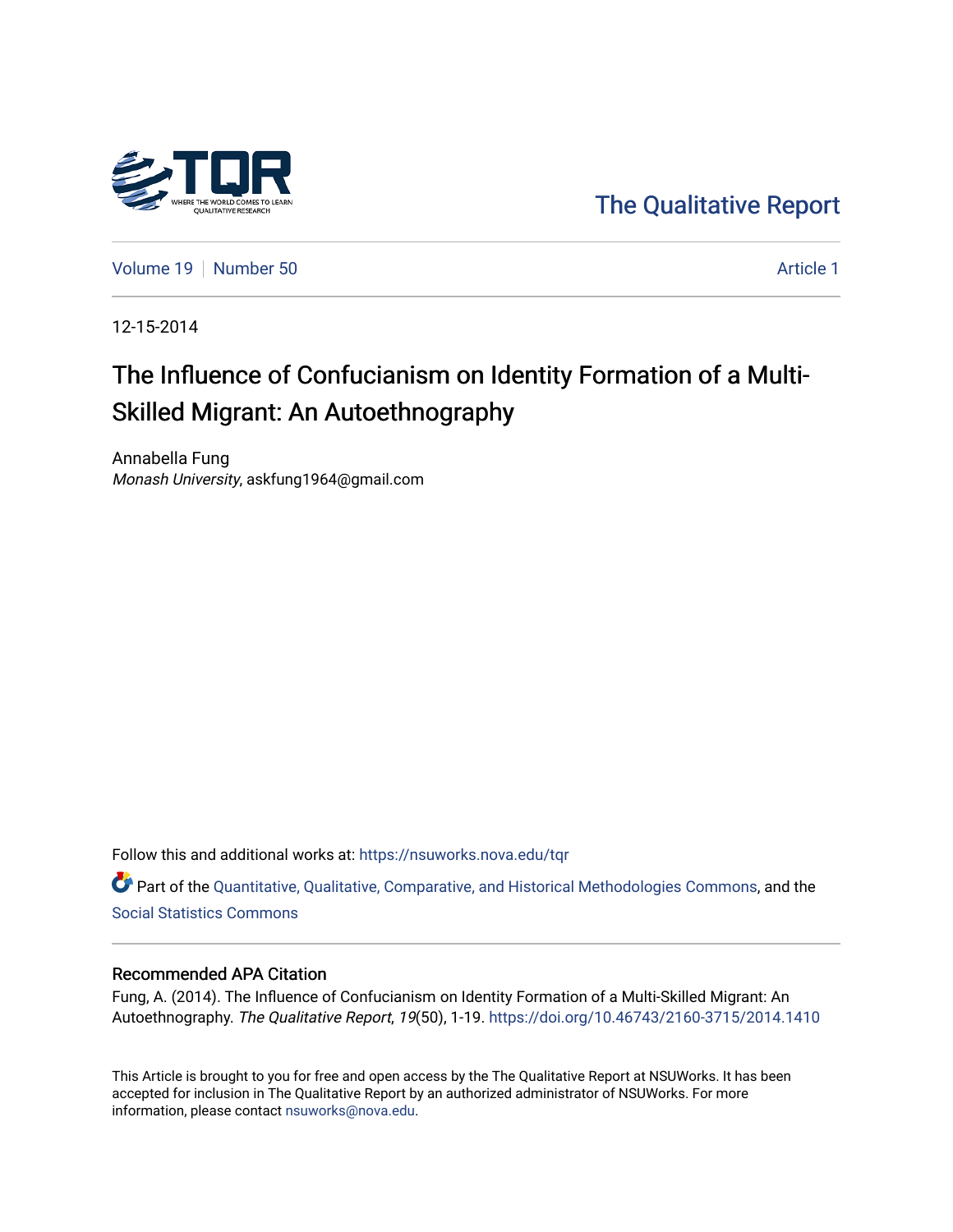# **Qualitative Research Graduate Certificate** Indulge in Culture Exclusively Online . 18 Credits **LEARN MORE**

# The Influence of Confucianism on Identity Formation of a Multi-Skilled Migrant: An Autoethnography

# Abstract

In this autoethnographical study, I examine how my identities were influenced by Confucianism. Two main Confucian concepts were examined: "selfperfection," and "filial piety and submissiveness." As a migrant who left Macau for Australia at fifteen, I have been immersed in diverse cultural climates, experienced gender bias, identity crisis and racial discrimination. I consider all experiences as essential steps of my evolution with ethnographic, interpretative, phenomenological and narrative understandings. This paper introduces the term "seasonal fluctuations" as a way to describe the changing meanings of my lived experiences that were interrogated by my three distinctive personalities: The Writer, The Interpreter and The Observer. This triple hermeneutics is borrowed from Interpretative Phenomenological Analysis. For me, my gender, birth place and birth order had pre-determined my fate before learning took place. The Confucian values that my family and I adopted further shaped my identities. Issues of gender equity and social justice had been discussed in the interrogation of my story, my identities remain fluid. Finally, the challenges and benefits of conducting an autoethnography were discussed. I acknowledge that qualitative research can have a transformative influence on the individuals conducting the inquiry, as we reflect on our participation in the world around ourselves.

# Keywords

Confucianism, Autoethnography, GenderBias, Identity Crisis, Racial Discrimination, Lived Experiences, ExperientialLayering, Seasonal Fluctuations

# Creative Commons License



This work is licensed under a [Creative Commons Attribution-Noncommercial-Share Alike 4.0 License](https://creativecommons.org/licenses/by-nc-sa/4.0/).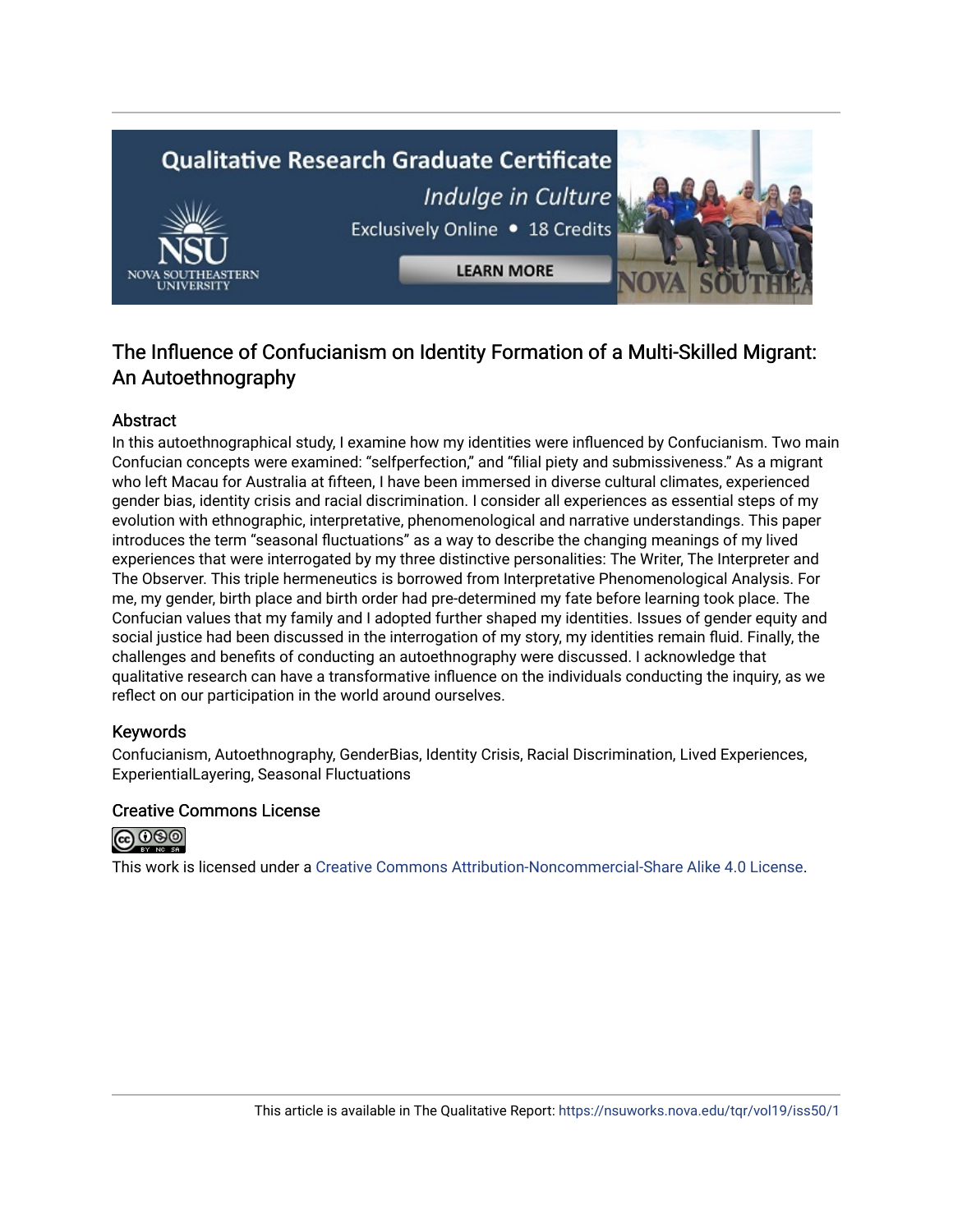

*The Qualitative Report* 2014 Volume 19, Article 99, 1-19 http://www.nova.edu/ssss/QR/QR19/fung99.pdf

# **The Influence of Confucianism on Identity Formation of a Multi-Skilled Migrant: An Autoethnography**

Annabella Fung Monash University, Melbourne, Australia

*In this autoethnographical study, I examine how my identities were influenced by Confucianism. Two main Confucian concepts were examined: "selfperfection," and "filial piety and submissiveness." As a migrant who left Macau for Australia at fifteen, I have been immersed in diverse cultural climates, experienced gender bias, identity crisis and racial discrimination. I consider all experiences as essential steps of my evolution with ethnographic, interpretative, phenomenological and narrative understandings. This paper introduces the term "seasonal fluctuations" as a way to describe the changing meanings of my lived experiences that were interrogated by my three distinctive personalities: The Writer, The Interpreter and The Observer. This triple hermeneutics is borrowed from Interpretative Phenomenological Analysis. For me, my gender, birth place and birth order had pre-determined my fate before learning took place. The Confucian values that my family and I adopted further shaped my identities. Issues of gender equity and social justice had been discussed in the interrogation of my story, my identities remain fluid. Finally, the challenges and benefits of conducting an autoethnography were discussed. I acknowledge that qualitative research can have a transformative influence on the individuals conducting the inquiry, as we reflect on our participation in the world around ourselves. Keywords: Confucianism, Autoethnography, Gender Bias, Identity Crisis, Racial Discrimination, Lived Experiences, Experiential Layering, Seasonal Fluctuations.*

# **Preamble**

Recently, I was invited to be a panellist at the Monash Asia Institute International Symposium. Apart from asking intelligent questions, my job was to present a paper on how Asia Literacy was taught at Victorian secondary schools using my own experience as a migrant and my school as a case study. I left Macau for Australia when I was fifteen. I will be celebrating my  $50<sup>th</sup>$  birthday in September, the arrival of the half century— the year of Jubilee and liberty; so 2014 seems to be an appropriate year for me to write about my life. Tenni, Smythe and Boucher (2003) argued that the researcher is required to study himself/herself in order to discover the reasons underpinning personal experience and professional practice. The research questions that I attempt to answer are, "Who am I? Who and what have influenced me to become who I am?" Willingham (2009) asserted that "we teach who we are" (p. 59), so it is necessary to explore my roots in order to present an up-to-date picture of my life and work as an educator who has taught for thirty years in various disciplines including music, languages (Chinese & ESL) and psychology across a number of different settings both in Australia and overseas — ranging from pre-school to secondary colleges, from private studios to commercial music and language schools, from broadcasting booth to television screen, and from recording studios to concert halls.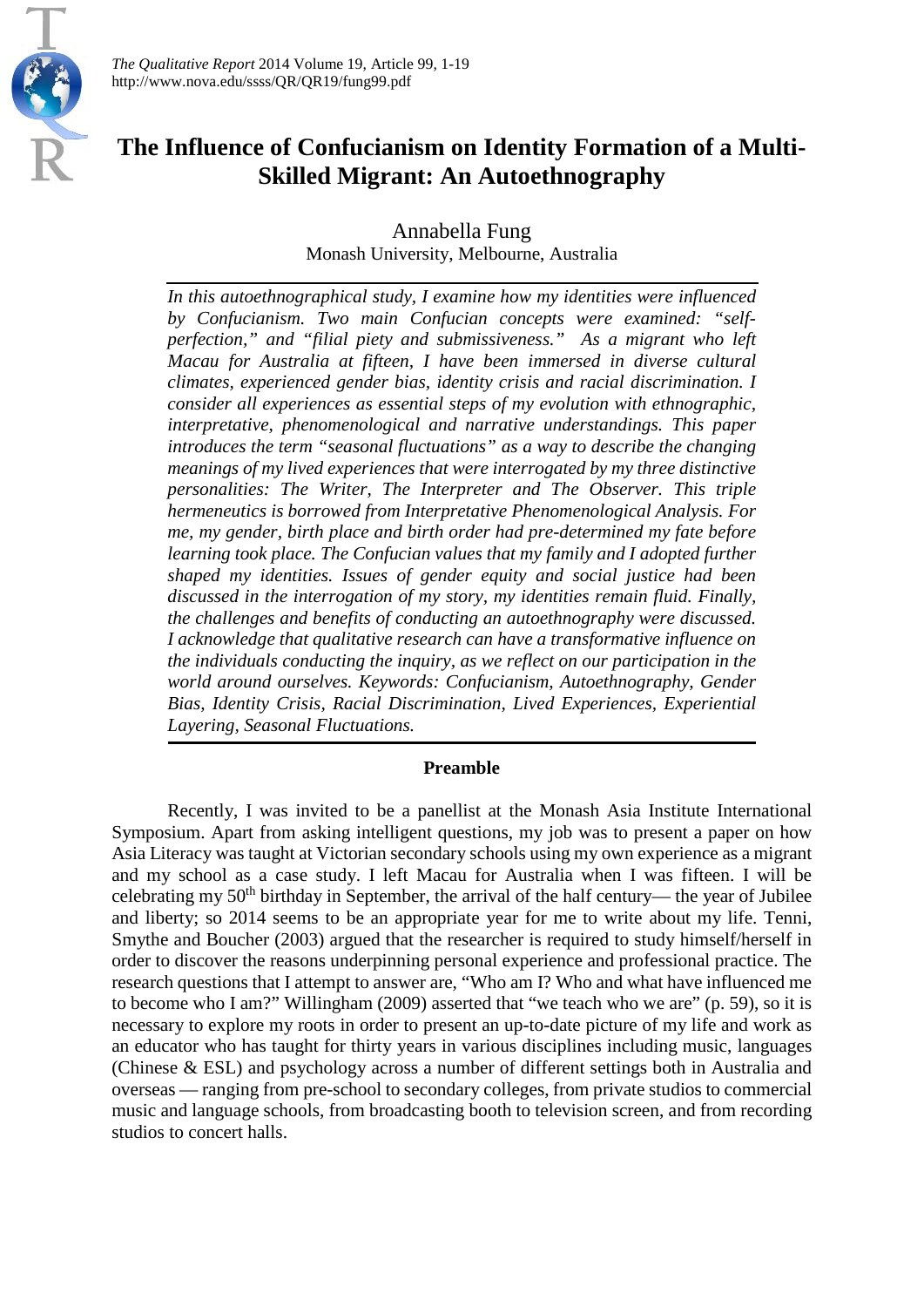#### **The Researcher and Her Research**

I am a musician, psychotherapist, author, translator-interpreter, composer, researcher, studio and secondary school teacher. Over the course of my studies and work, I was fortunate to be granted with numerous scholarships, fellowships, community grants, academic awards, and sponsorships for overseas trainings, as well as being a cultural ambassador representing Australia. In 2013, I took a year off work to commence a PhD. I received the Australian Postgraduate Award, which continues to give me financial support for my research. Furthermore, I have been offered to become a co-author with my supervisor for a new book. As opportunity knocked, I resigned in April, 2014 from my well paid position as an expert teacher at the Department of Education after ten years of service, to join the Faculty of Education as a full time PhD candidate, a part time research assistant and teaching associate.

For a mono-lingual evolving to become a tri-lingual speaker, growing up had been a linguistically challenging and culturally confusing journey for me. From experiencing culture shock in my early stage of adaptation, and identity crisis later during the process of assimilation to the Australian culture; I had struggled to integrate my original culture to the culture of the new host country. Occasionally, I still experience disorientation when main stream Australians are blinded by the colour of my skin that considered me as an ethnic minority. On the other hand, recent Chinese migrants nicknamed earlier Chinese settlers as *banana* (yellow outside, white inside). They do not acknowledge my ethnic roots, because of my Australian mannerisms and the ways I handle problems which primarily deal with business, instead of handling a complex web of inter-group/intra-group relationships (Guanxi) first, which is the stereo-typical *Chinese Way*.

My doctoral research investigates the influence of the fusion of Confucianism and Western culture including Christianity and Humanistic Psychology on family dynamics, learning and identity formation of Chinese-Australian musicians. This topic covers a vast domain of knowledge inquires including philosophy, religions, psychology, languages, and cultural studies. The complexities of my multi-dimensional research paradigm reflect the person I have evolved to become, and I am still evolving. In addition to writing an autoethnography, I conducted a series of case studies among Chinese-Australian musicians using Interpretative Phenomenological Analysis (IPA, Smith, 1995a, 1995b) as the method of data analysis. The theoretical axis of IPA consists of three broad domains: 1. Phenomenology is interested in the experiential aspects of a person which focuses on how he/she makes sense of his/her lived worlds; 2. Hermeneutics is an interpretative endeavour which is a crucial part of IPA because human beings are sense-making creatures who constantly reflect on their experiences; 3. Idiography refers to the detailed examination of a case study. Its extensive use in sociological studies is often because it allows a voice to the powerless and voiceless (Tellis, 1997). For the purpose of this autoethnographic study, I will only focus on the exploration of the influence of Confucianism on my ethnicity and cultural values. My family and I carry these influences and they impact on my construction of identities.

Chinese culture is founded on Confucianism for more than 2500 years. Confucian scholars concluded that the ultimate goal for every individual is to have a life-long striving to be the most genuine, sincere and virtuous human being through moral cultivation of the self (Ames & Rosemont, 1999; de Bary, 1991; Li, 2003a). It be said that *self-perfection* is the overarching thought of ConfuciusSelf-perfection emphasizes the desire to excel and constant betterment of oneself. The Confucian Analects (CA) argues that there are Three Hierarchies in a society: citizens submit to their political rulers, sons submit to their fathers, wives submit to their husbands. Extending from the Three Hierarchies, Confucius's humanism maintains that the Five Relationships: ruler-citizen, father-son, husband-wife, older-younger sibling, friend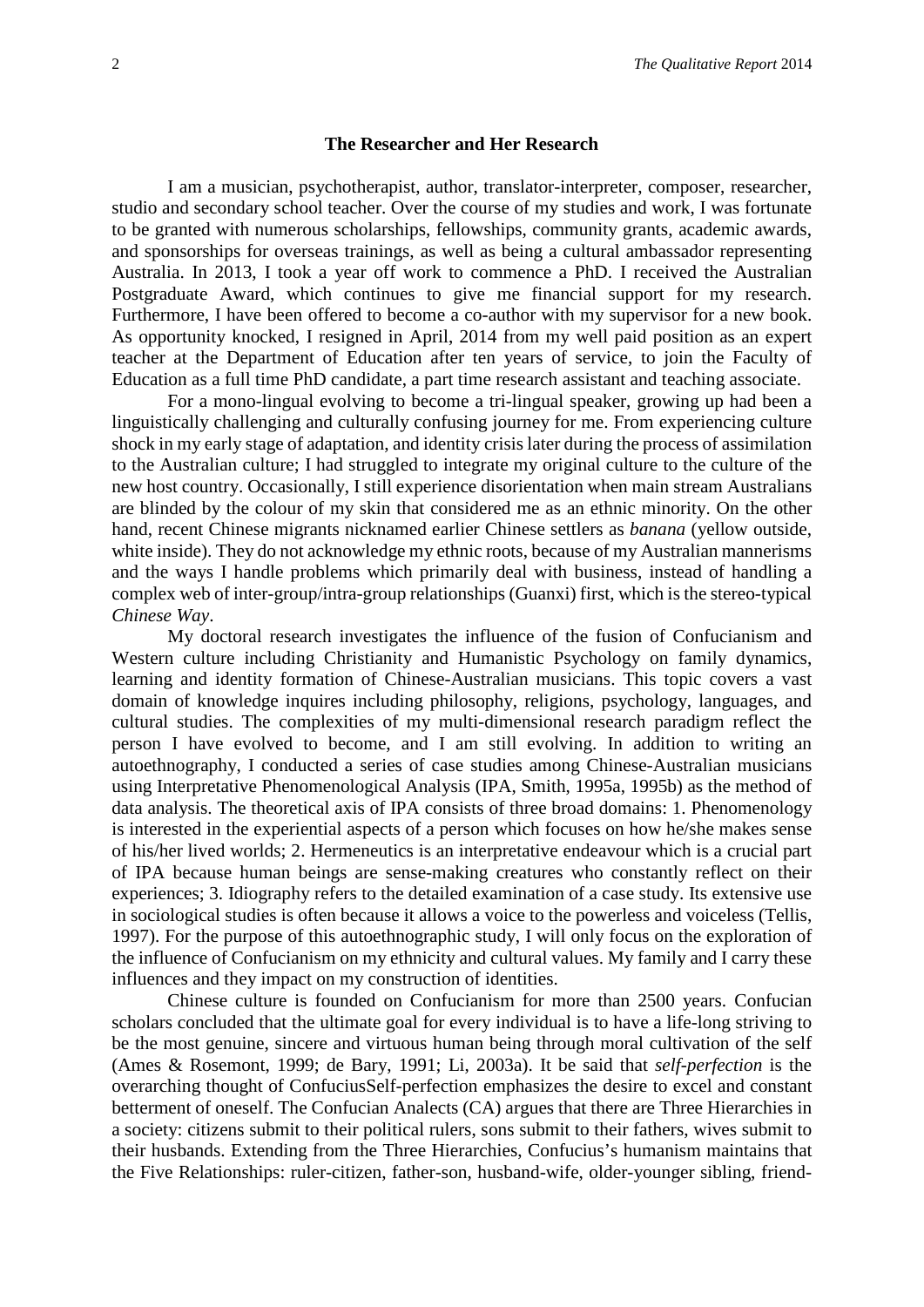friend contribute to familial and societal harmony. In this paper, two important Confucian concepts would be examined: 1. *compelled to excel* which is expressed in self-perfection; 2. The Three Hierarchies/Five Relationships, which focus on filial piety and submissiveness.

# **Methodology**

In this study, autoethnography is employed. Autoethnonography is a popular qualitative research method, it gives the subject a unique voice to his/her personal lived experiences (Heewon, 2008; Morse, 1994; van Mannen, 1997); and it has been successfully used by many researchers (de Vries, 2010; Mercer & Zhegin, 2011; Nethsinghe, 2011, 2012). Ellis and Bochner (2000) defined autoethnography as "autobiographies that self-consciously explore the interplay of the introspective, personally engaged self with cultural descriptions mediated through language, history and ethnographic explanation" (p. 742). Mallet (2011) regarded autoethnography as a form of autobiographical personal narrative that explores the author's experience of life. By reflecting on one's own experiences, autoethngraphy can offer understanding of self and others, (Chang, 2007; Karpiak, 2010); leading to a critical metaawareness of the self (Souto-Manning, 2006).

Ellis (2009) maintained that effective autoethnographic stories are not victim tales, but survivor tales for both the writer and reader; whereby autoethnographers open up moral and ethical conversations with their readers about coping strategies for dealing with disappointment, trauma and loss (p. 16). She pointed out an important aspect of conducting autoethnographic research where we oscillate back and forth and within multiple variations of our current and former selves. Also, our experiences and the ways in which we make meaning of particular events are fluid across time and space. Ellis introduced the term 'metaautoethnography' where she revisited her original story and asked questions she did not ask then. Taken into account of others' responses to the original story, she included current experiences which affected the way she looked back at her story (2009, p. 13). Sutton-Brown (2010, p. 1307) termed it as *experiential layering* which refers to the practice of new experiences being juxtaposed upon, beneath, beside, and within former experiences, which then influence the ways in which we remember and re-tell our stories.

Autoenthnography is different from a biography, because it is a research method that selected lived experiences are the focus, which connect the person to the cultural, social and political, placing the self within a social context (Bartleet & Ellis, 2009; Hamilton, Smith & Worthington, 2008; Reed-Danahay, 1997). These selected experiences would be examined vigorously which lead to a greater understanding about the development of the researcher as a critical-reflexive practitioner (Cunningham & Jones, 2005; de F. Afonso, [& Taylor,](http://scholar.google.com.au/citations?user=xoOrm_IAAAAJ&hl=en&oi=sra) 2009; Quicke, 2010). Roberts (2004) defined the process of writing an autoethnography as "researching identity construction" (p. 3). Eakin (2008) confirmed that self-identity can be created by one's narrative and autoethnography can help to illuminate the ongoing development of one's identities. Thus, the aim of this study is to explore the formation of my identities as a migrant, having experienced various cultural diversities before and after my immigration to Australia. This is a reflectional process that enabled me to learn about myself while sharing my stories with others.

Autoethnographic writing depends on what can be remembered by the subject; in my case, I am sure selective memories would have occurred. Since some of my stories (in Chinese) had been published during my youth, I find myself revisioning the original work when I am writing this current account. Dancing between the lines, I will be playing three distinctive roles with split personalities as in the triple hermeneutics of IPA: 1. The Writer documents her history as she makes sense of her experiences back then; 2.The Interpreter simultaneously interrogates the meanings of the writing with an altered frame because the related experiences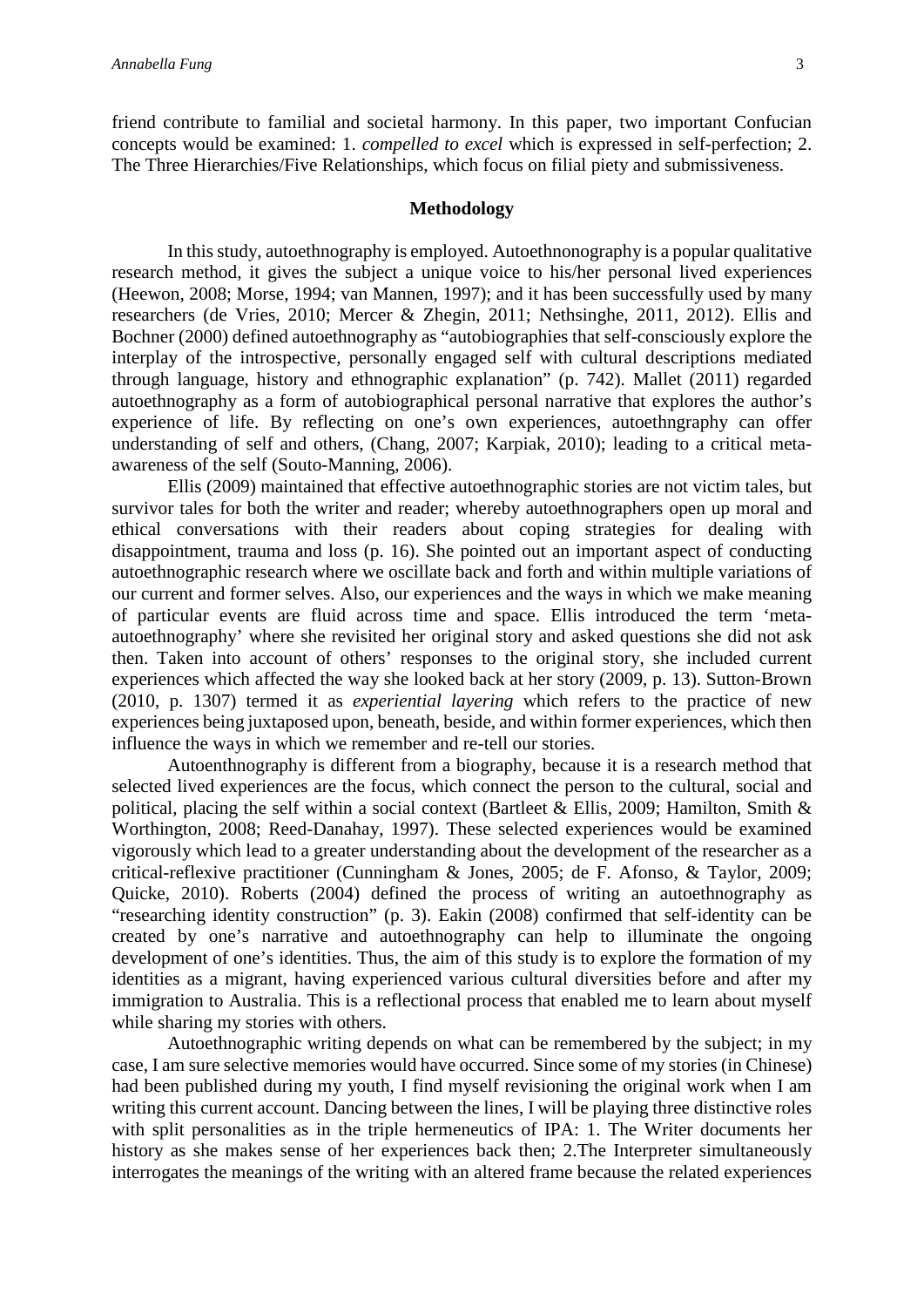that happened since she first experienced modify the way she sees herself and her stories now. The Interpreter tries to make sense of The Writer trying to make sense of what is happening to her; 3. The Observer pretends to be the potential reader, and comments on the style, language, symbols and voice of the writing. It is valid to have different windows to examine the data with contrasting perspectives, assumptions and expectations. Since my interpretations and sense making of the 'I' are fluid, I would coin it as 'seasonal fluctuations' where I look at my story with new insights as I *wised-up* over time, having had the opportunities of additional learning since then.

It is precisely the juxtapositions of former and current experiences (existential layering) that make autoethnographic research challenging and easier said than done. This script is the product of endless discarded drafts, because writing an autoethnography has aroused internal conflicts in my value system, Confucianism advocates that 'modesty' is a virtue of a junzi (noble man); making oneself look good on the outside without hiding one's achievements can be perceived as self-worship and arrogance. Traditionally, theoretical ethnographers are quick to dismiss autoethnography as a narcissistic diary disease (Geertz, 1988), or excessively subjective, shallow textual reflexivity (Bourdieu & Waquant, 1992). On the other hand, it is encouraged in Western culture that life-time achievements are celebrated in significant events. Constantly supressing one's emotions and presenting a low profile to others are seen as cowardly behaviours; the external-internal incongruence can also be considered as the source of mental illness in psychology. So, I have decided to write things that I would prefer not to write about as suggested by Tenni et al. (2003) in order to create good data, and to be genuine to my true self. Other data, apart from my recollections, included my published literary work and compositions, cassettes/CD recordings, journals, performance memorabilia, photo albums, video clips of TV footage, certificates of academic/professional/community service awards, and conversations spoken or remarks written by family members, friends, colleagues and students.

#### **Cultural Context—The Moon Princess**

I was born in Macau on the late hours of the Mid-Autumn Moon Festival in the Chinese lunar calendar. According to traditional beliefs, there was a princess who lived on the moon. She originally was in human form who later took a magic pill to become an immortal. I was blessed to be like a Moon Princess due to my birth day/hours according to Chinese astronomy. The implication is that I am destined to have an extraordinarily prosperous life. I used to believe in these good wishes just like all children believe in the Santa Claus story. This became a selffulfilling prophesy— that I have endeavoured to excel in all I do, in order to live a meaningful life that a royal princess deserves to have.

At the same time, I am also a Chinese-Australian who had experienced ambiguities of personal, national and cultural identities. I was born in a Portuguese colony without an affirmative national identity as a child. The official languages in Macau were Cantonese and Portuguese at that time. Upon arrival in Australia, I suffered identity crisis on an elevated level, having to cope with the cultural in-group who were Chinese from Mainland China fluent in Mandarin. I also tried to shed off my *Chinese-ness* to the out group in order to quickly integrate into the main stream society. My understanding of such experience is described pictorially by a Chinese idiom: A person with two legs spreading across a river bank, he/she can never reach either side and remains paralysed. Mainland Chinese denied my Chinese roots because I had not begun to learn to speak Mandarin yet. Therefore, I was not able to communicate with Chinese people I met in Australia. I did attempt to speak English with them, but it only caused further rejection and disgust. They said that I insulted my ancestors— I was boastful because I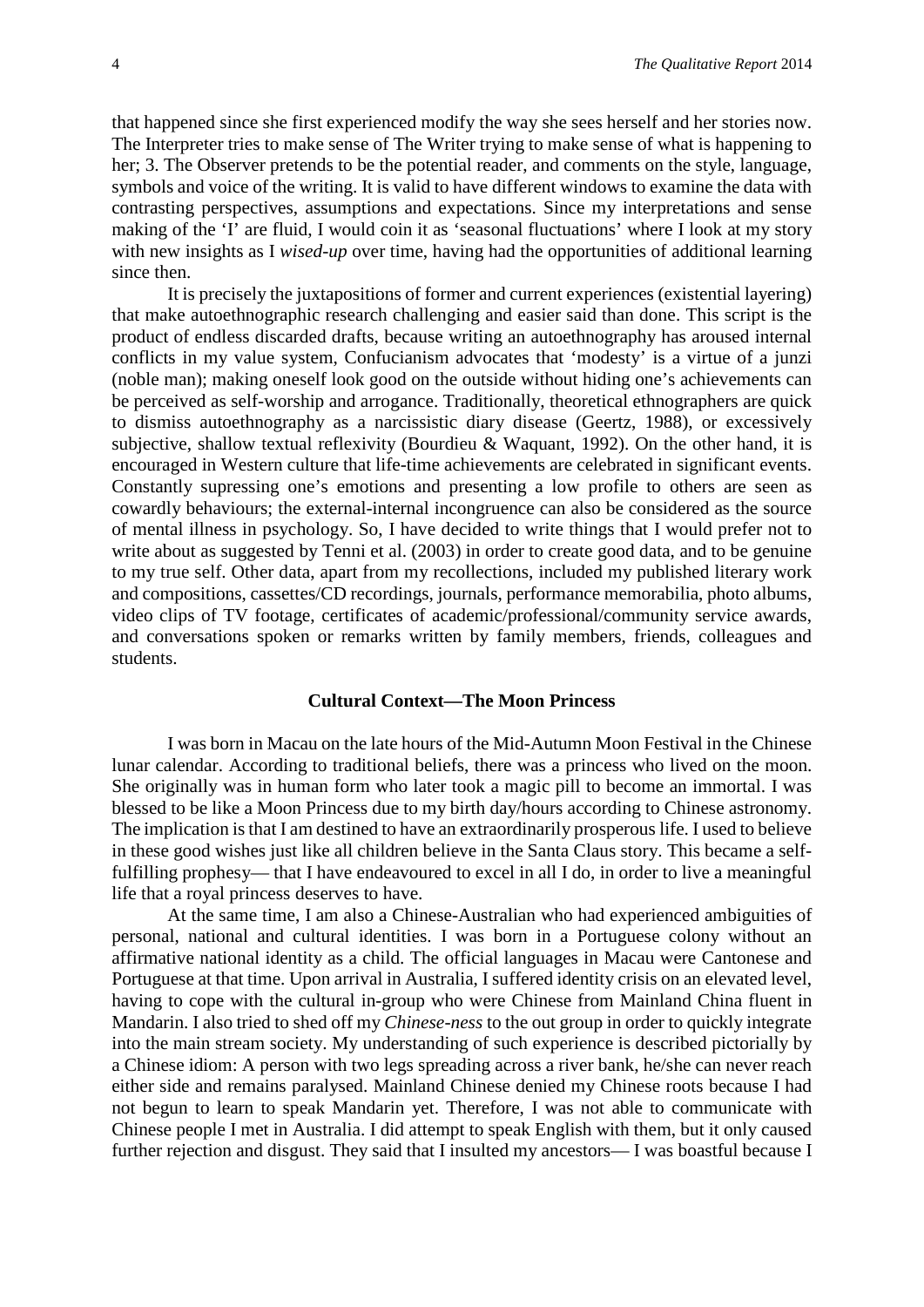spoke English with my fellow Chinese. I was cursed to become dumbfounded before white people who were native English speakers.

These unpleasant incidences confirmed my own vulnerability as a post-colonial migrant struggling to find a peaceful land to settle in. However, they were the motivational factors that drove me to become a fluent speaker of Mandarin and an expert teacher of Chinese languages later. As I attempt to interrogate the way I describe my past experiences, I notice that I am inclined to use cultural symbols to create visual representations of my inner bruises. This is congruent with my prior understanding of myself who is a visual and introspective learner.

In a split second, where I used to call home was no longer home, the new home in Australia did not seem too welcoming. I suddenly realised my equilibrium had collapsed. I doubted myself and continued to question about my roots. I felt being born in Macau was a mistake because I just received a death sentence without any parole and appeal. Blaming my parents who took me away from my familiar surroundings and friends in Macau gave my negative emotions a temporal outlet. I switched back and forth from barking at my mother verbally and hurting myself physically, such as standing outside in pouring rain, coming home late from school by walking on narrow alleys to invite danger. I needed something thrilling such as an electric shock from a thunder storm to make me feel that I was still *alive*. Perhaps walking around as a living ghost was worse than being dead literally. To visualise my inner pain, I began to mourn for the death of a vibrant teenage life and dressed gloomily in outfits of mainly pure black for three years from the age of sixteen to eighteen. Again, it is observed that The Writer had the need to externalise her internal injuries.

I had also encountered some forms of racial discrimination at my early settlement due to my inability to speak English fluently, my limitations of colloquial and colourful expressions. Working as a waitress in a Chinese restaurant on the weekends exposed me to endless verbal abuse with a racial overtone. For example, one customer called me *chop suey* (stir fry combo) instead of addressing me respectfully by my name. The worst form of mental manipulation I recall was that a customer tried to impersonate Chinese people speaking English with an Asian accent (i.e. Chinglish). Such derogatory and seemingly funny acts were quite hurtful to me; my self-esteem was diminished and I decided to turn into an ostrich. I buried my head in the sand and pretended I saw no evil, and heard no evil; so no harm was done and life went on. This was the only way I could cope at that time. By using the metaphor of an *ostrich* that reduced herself from human form to animal, The Observer finds The Writer depicting her traumatic mental state, the threats and intimidation appropriately — the animalistic behaviours exhibited in the offenders activated the victim's non-retaliating behaviour because she was not strong enough to defend for herself. Symbolically, The Interpreter views the psychological abuse associated with racial discrimination as cannibalistic acts where people eat people in civilised society. Similarly, in the animal kingdom, only the strong species survive, and the weak falls prey to the strong.

White Australians in the 80s never accepted that I was truly one of them because of my obvious Asian face. I used to have this fantasy that I could scrub/bleach off my skin colour so I could camouflage into the *holy white cloud*. Psychologically, The Interpreter now understands this is called the *imposter syndrome* where she feels overwhelmed by a lurking feeling. The manifestation of such anxiety led me to holding a tight grip on my internal script— I was only one step away from being discovered as a *complete fraud*; I was never good enough or undeserved to become an Australian citizen. The one positive thing came out from these negative experiences was when I decided I must become *more than good enough* for this new country. This new internal script served to be a powerful motivator for me to later become *not only a fluent English speaker*, but a TESOL teacher (teaching English to speakers of other languages). Since my identities are directly shaped by the cultural and political climate in my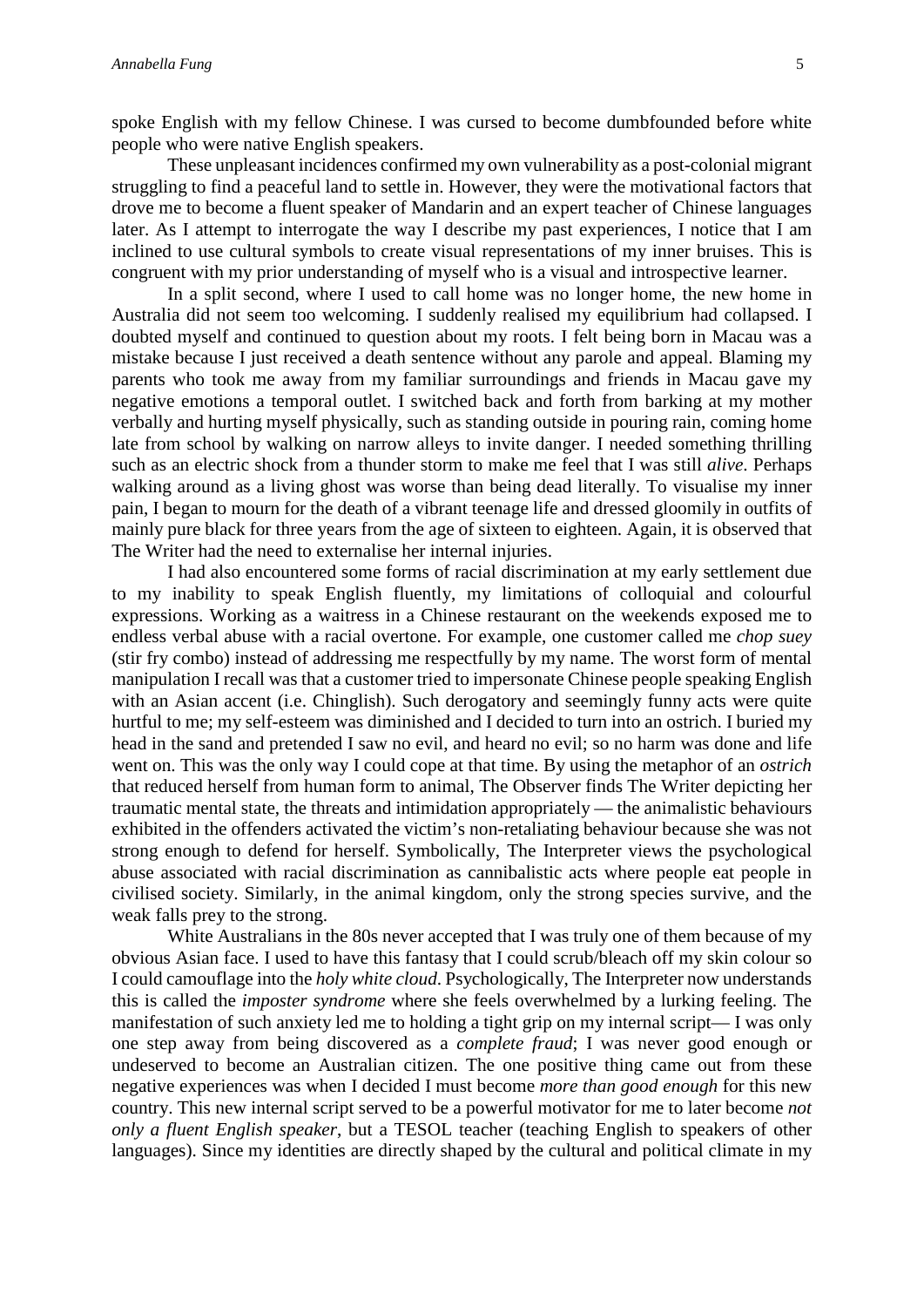domestic environment during my early years; it is therefore crucial to first examine what it means to me to be born and raised in a Portuguese colony.

## **Macau-The Window to the West**

Macau Peninsula was the earliest port that China opened to Western merchants since the fifteen century. It was colonised by the Portuguese for almost 500 years until its return of sovereignty to Mainland China in 1999 (Cohn, 2012). Italian missionary Mateo Ricci first set foot in this city in the 1550s to spread Christianity among the local Chinese in Macau. In collaboration with his pupil who was a French missionary, Ricci translated the Confucian Canon (i.e. Four Books and Five Classics) into Latin; hence Confucianism was spread to Europe quickly at the turn of the sixteenth century, later to other Asian countries including Korea, Japan and Vietnam. Not only was Macau historically the window to the West, it has a diverse mix of cultural practices due to the Portuguese occupation. The Portuguese soldier headquarters were located on the same street as our house. I believe I am the beneficiary of this rich cultural environment.

During my childhood before my family's migration to Australia in 1980, Macau's main population was made up of native Cantonese speaking Chinese, Portuguese and Portuguese-Chinese. There were very few Mandarin speaking Chinese living in Macau because the Chinese Communist Government restricted migration and visitation of its people to colonised regions like Hong Kong and Macau at that time. Chairman Mao, being an atheist himself who headed the ten year long Cultural Revolution (1966-76), believed that all religions contaminated people's minds, and Western decadence negatively influenced its colonised subjects. With reciprocal feelings, local Macau people at my time generally discriminated against mainlanders living in China for their uncivilised mannerisms, close-mindedness, and lack of colour and visual appeal in their dress codes. Growing up in this cultural-political climate enabled me to witness conflicts within the same race and I had a taste of multiculturalism living next door to the Portuguese soldiers before my immigration to Australia. Nevertheless, The Interpreter did not anticipate that she later became the subject of intra-racial discrimination during her early settlement in Australia. In hindsight, she believes life will come full circle, what goes around comes around. What she did to the mainlanders, they did the same to her.

In the colonised cities—Macau/Hong Kong, Christian schooling formed the educational system. Most middle class families would send their children to fee-paying or Christian schools where they learnt English/Portuguese as second language. In contrast, the economically less advantageous people would attend Chinese government schools for free where they learn Mandarin as a second language. The main religions in Macau were and still are Christianity/Catholicism and Buddhism. I went through Christian schooling in Macau and benefited from the moral education I received, in addition to learning English although my conversational skills were very rusty.

# **My Paternal Family**

I had never met my paternal grandfather because he lived in Vietnam, and his ancestry was originally from Mainland China a few generations back. He ran a garment factory in Vietnam. During the Sino-Japanese War that invaded China, my grandfather took orders from the Japanese troops and made uniforms and cabs for the army. My father, being the eldest son and a useful helper in the factory, lost his opportunity to proceed with formal education. My Chinese paternal grandmother migrated to Macau from Vietnam with her three young adult children in the 1950s due to her accumulated anger toward the concubine, leaving behind her husband, a married daughter and a young son from the concubine. Under French occupation,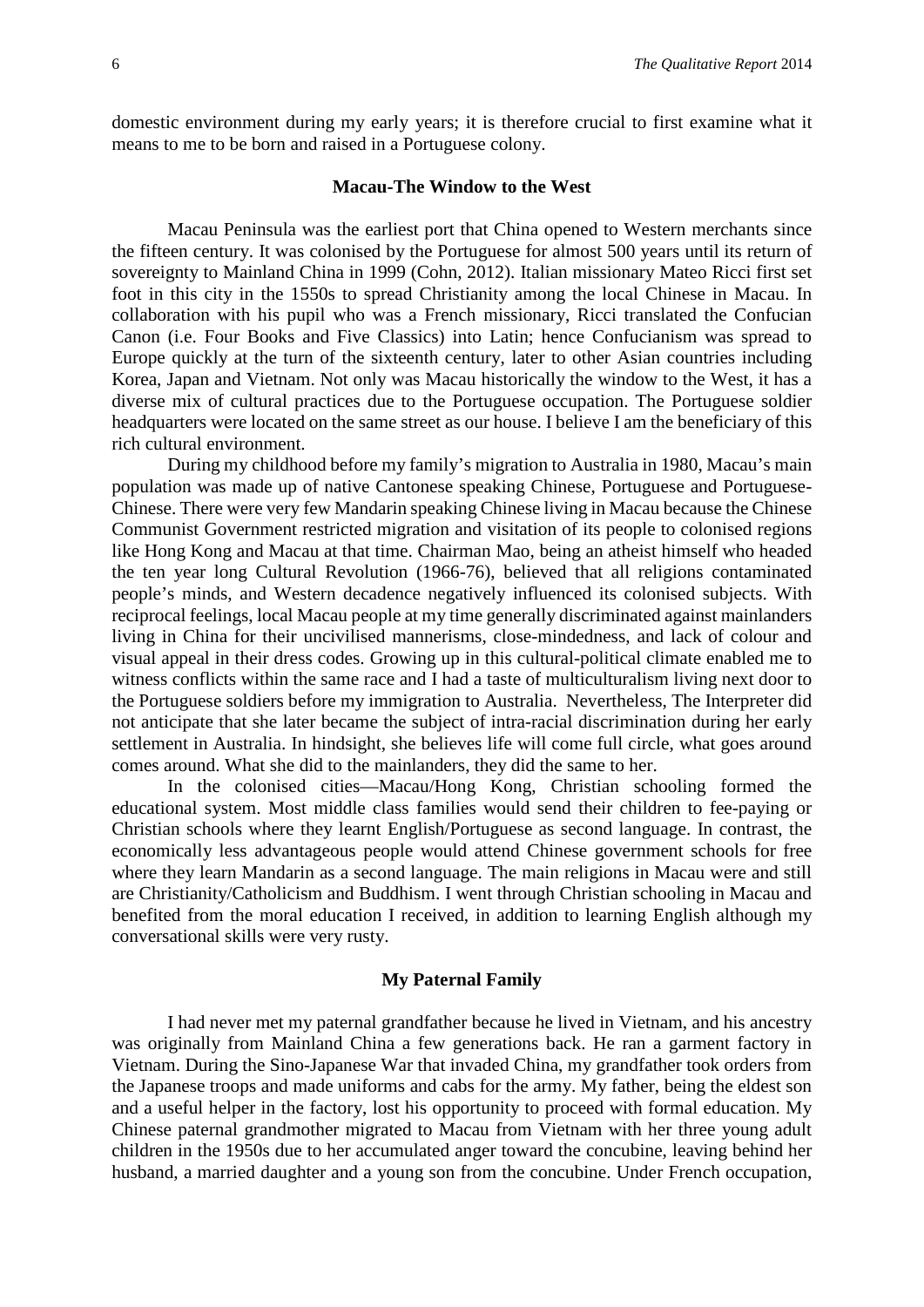it was illegal to be married twice in Vietnam. However, the government was powerless in restricting the number of unofficial wives within people's private walls. My grandmother was considered by me as an oppressed female because of her inability to stop the unwelcomed change to her marriage. She also refused to receive financial support from her husband back in Vietnam after her arrival in Macau. My grandmother showed me that she only carried one canvas sack of personal belongings when she walked out from my grandfather's house. As a child, I admired my grandmother's courage and resistance to a powerful husband, and wondered if I would have the same strength like this lioness.

As fate struck, I found out all the males in my family were unfaithful to their wives/girlfriends, including my two grandfathers, my father, three uncles and my brother. The Interpreter thinks her mental toughness was forced to develop being surrounded by males who appear to be untrustworthy. It is said that "there is no cat that does not eat fish." Specifically in Chinese culture, it refers to the second nature of male being unfaithful to their female partners (sexually/emotionally/both). My ex-husband was no exception; he engaged in extra-marital affairs with his secretary. I became a divorcee and a single mother with two children more than ten years ago. At that time, they were only eight and four years old, I did not want any maintenance from him because I had too much pride like my grandmother. The Interpreter looks back today with the experiences of counselling divorced women, she now comes to the conclusion that "money is neutral— it can't add further misery to the brokenness. So demanding maintenance is not only legally rightful; but is absolutely essential for survival and recovery."

According to the Confucian teachings which stress on "the wife's submission to the husband who is the boss of the family," combined with the underlying assumption that the male is the ruler of a kingdom in ancient China; being a divorcee in Chinese culture implied I was guilty of "not being a good wife." I failed to keep "familial and societal harmony" in Confucian terms. My own father told me 'it was my fault that I could not keep an eye on him'. At the time I most needed support from my maiden family, I received criticisms and abandonment instead. Consequently, I became an outcast who not only lost a husband, but the entire clan of relatives and most of my trusted friends. To me, it was like a double divorce, one of which could have been avoided if the significant people in my life did not uphold the traditional cultural values and acted as God/Goddess who judged and sentenced me to a second death. The Chinese saying of 'rubbing salt into a wound' rightfully described my mental state at that time. It felt like they were stabbing my back and guarding my dead body to make sure I was certified. Today, The Interpreter sees the whole thing in a new light. Instead of being angry at them which will demand a lot of energy from her, she thinks they might have lacked education, experience and skills to handle family breakdowns. In a way, her tragedy triggered many undesirable emotions in the hearts of her friends; she might have rocked the boats for some unfulfilling marriages around her immediate surroundings as well. The Observer also notices the *seasonal fluctuations* of the current self because of the effect of experiential layering has taken place here.

Zooming back to my childhood, though my grandmother experienced female oppression as a wife and mother, she did not seem to learn from it. I remember she treated me quite differently from my older brother. For example, she always prepared breakfast for my brother before walking us to school, but I could never find my serve on the table although we left home at the same time for the same school. On the way back, my grandmother would sometimes buy us a snack when stopping by a local dairy. Whatever my brother wanted, I got the same, but I was never invited to choose. To me, it was as if female deserves to be treated as second class citizens compared to male. Also, the concepts of filial piety, children submitting to elders, younger sibling submitting to older sibling detailed in the Three Hierarchies and Five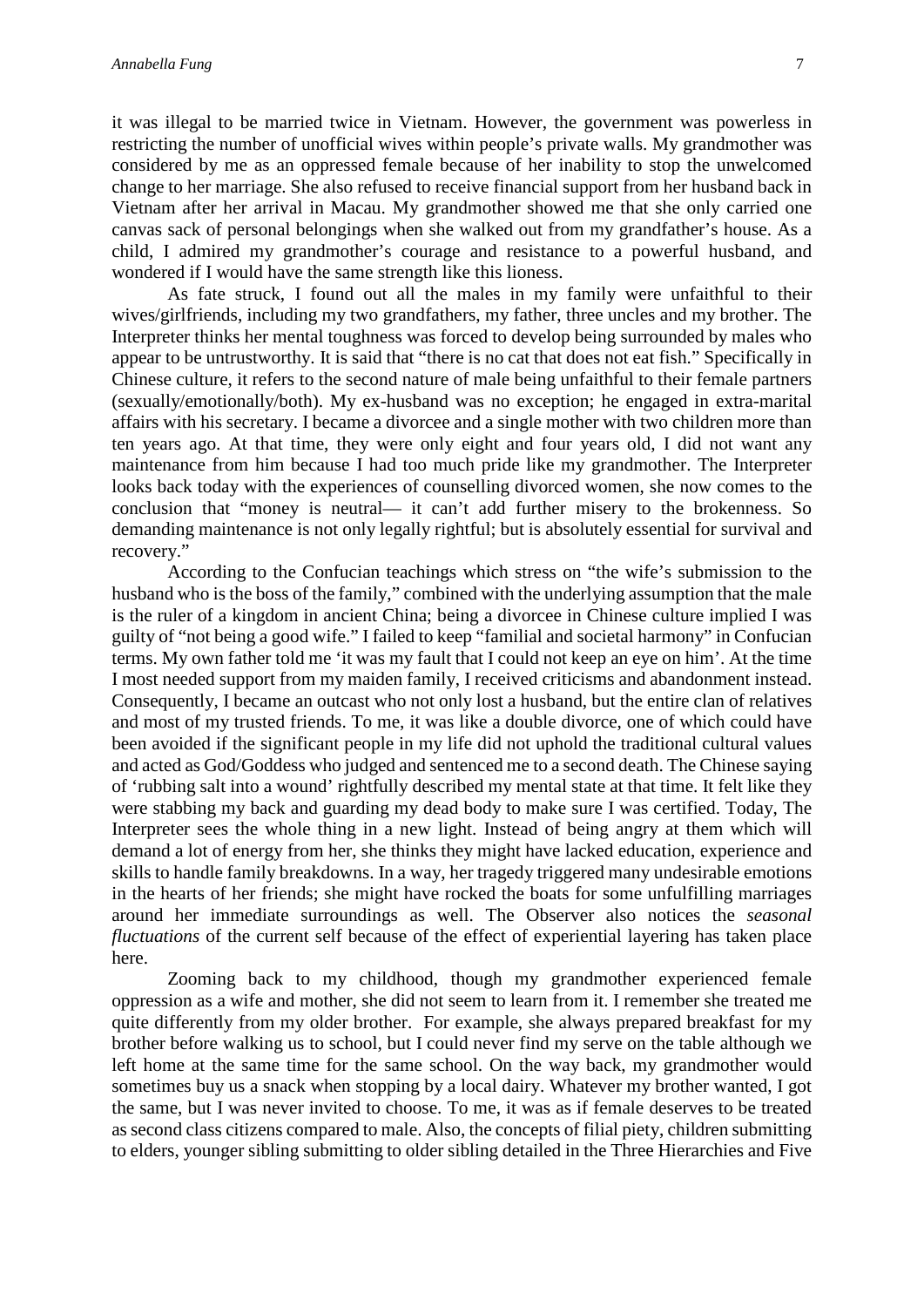Relationships were clearly upheld by my grandmother. Perhaps it was all these inequalities I experienced that gave me the ultimate valor to resist an unfaithful husband.

My grandmother, like most senior women in Chinese families, held a lot of power in the household. Everyone, especially my mother –the daughter in law must kowtow to her. She favored the male grandchild over the female one as demonstrated. I used to hate her for that, and such strong sentiment motivated me to study psychology later at university, because I struggled to understand my own feelings and the thoughts and behaviors of others I observed. My internal script told me that "my grandmother was wicked, I was innocent." I needed to go to university to study about human relationships to prove my beliefs. But my thoughts/feelings were later altered due to the new experiences I had at university. Again, the *seasonal fluctuations* has been observed. I learned that human behaviors are constantly changing and modified on two-way traffic—action and reactions. So my occasional rebellious reactions to my grandmother's unkind actions might have conditioned her to have further excuses to justify her continual abuse on me.

Sometimes during the family outings, I recall my mother telling stories about my father being a national traitor because he worked for the Japanese troops. My father was an improviser who could make up jokes, nonsense skits and played music on the piano when put under the spotlight, and we always laughed uncontrollably. My mother used to tease him by calling him the "bullshitologist of the house." Although my father was not well educated, he is a very creative and funny person with a fighting spirit that motivated him to do self-study and engage in life-long learning. He became a *Jack of all trades* including being an import-export dealer of Ceylon tea from India to China, a hands-on manufacturer of cosmetic moisturizer which exported to Japan, a skilled craftsman of jade from the cutting of raw stones to polished and refined jewelry and an artistic candle maker.

When I was growing up, I often day dreamed about the interesting places that my father's products might have been shipped to; I was never content with living in a small city like Macau for my entire life. My father must have had the same desire to leave the coastal town for a bigger world outside. When he decided to make a break-through in his life, he went to learn to become a chef at night school and hoped to secure a job in Chinatown once he came to Australia. He then travelled to Melbourne alone by the huge overseas cruise liner. Later, he not only became the top chef at the most prestigious Flower Drum Restaurant in Melbourne China Town among many others, he also learnt to speak very good English with a heavy Australian accent, by earnestly listening to English Bible story recordings, and befriending Australian neighbors. My father has never stopped exploring the world; he used to travel on his own to interstates with a caravan, before the whole family was re-united in Australia. At his retirement, he spent at least six months per year travelling the world before his unfortunate stroke in 2011; his footprints would have been imprinted on all continents except Antarctica and Africa. My father was an influential figure in shaping up my personality— my love to travel, my desire for life-long learning; also, my adaptability, humor, optimism, creativity, artistic sensitivity and risk-taking spirit are all inherited from him. To reiterate, from my paternal family, I witnessed an illiterate grandmother with a strong will to survive in adversity, but failed to stop the tragedy to pass on, by imparting gender biased views on me which impaired my innocent childhood. I have learned to become an emotionally strong person as a child although I always know that female oppression is rooted very deeply in Chinese culture. The unpleasant experience with my grandmother had molded me to become an active advocate for the marginalized people in our society, which later placed me in welfare organizations/hospitals as a counsellor/psychotherapist. For example, I worked for the government as an advocate-counsellor, conducting community welfare and mental health awareness programs (depression and suicide) among the ethnic Chinese. At one stage, I also worked as a therapist in the psychiatry department at a local hospital. I recall my favorite patient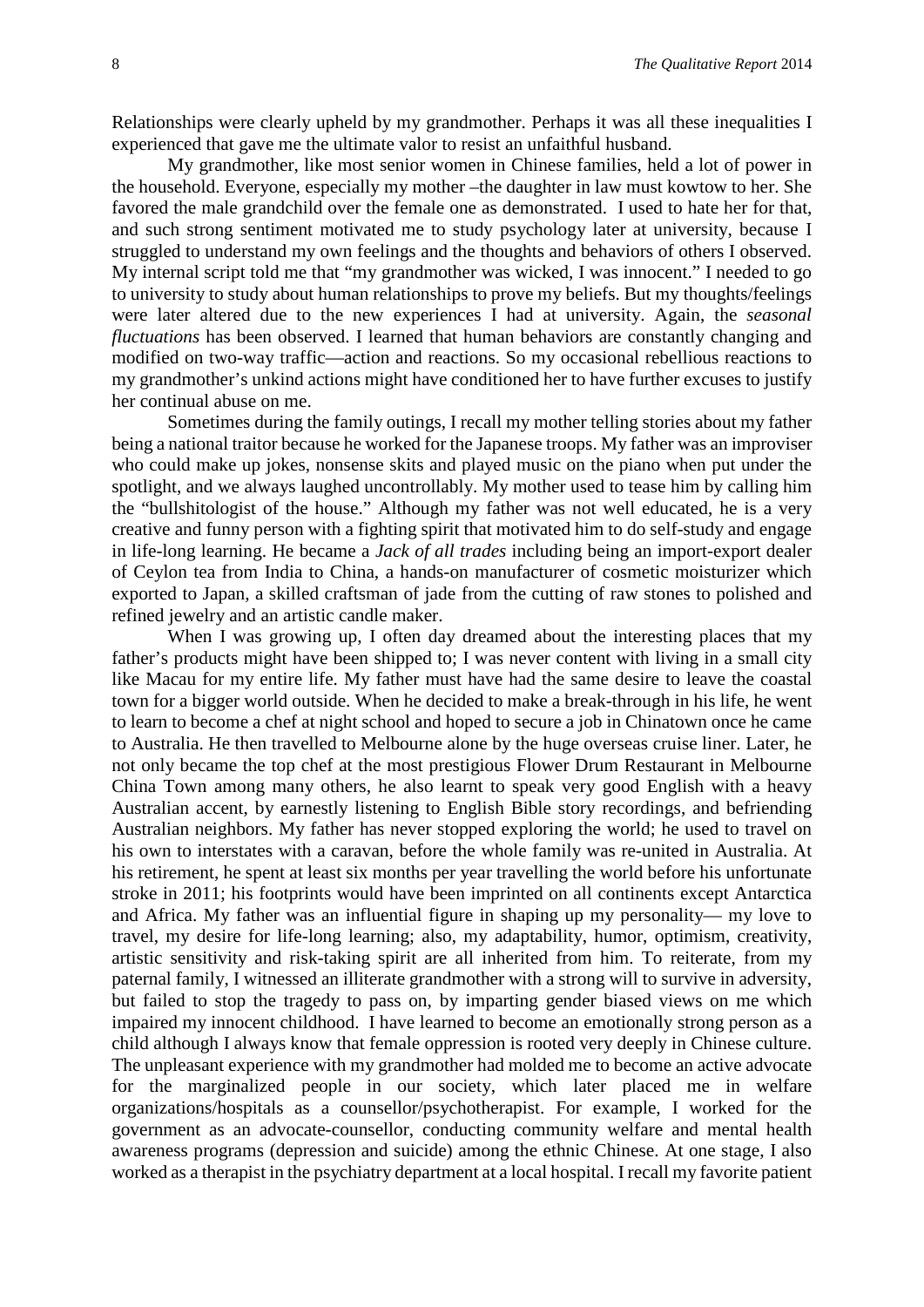being a pilot who had an ongoing fear of death through the manifestation of panic attacks in midair. I was especially interested in the promotion of democratic citizenship, and access and equity issues among the lower socio-economic groups and ethnic minorities. One of my targeted initiatives was to pioneer a *Talking Newspaper* for the visually impaired individuals; this was extremely well received by the Chinese community. I coordinated and mobilized a large team of volunteers to roster for the weekly reading, recording, high speed dubbing and distribution of the tapes to households all over the state. The Observer notices that The Writer writes herself and others into stories which connect to the social issues outside the frame of the characters in the stories. This demonstrates the usefulness of autoethnography as a method in research and practice.

## **My Maternal Family**

My maternal grandparents' family was one of the richest families in Macau at that time whom ran many businesses consisting of building and property development, and taxi cab chains. All my mother's eight siblings were either professionals or business executives. As a child, I heard fascinating things about my uncles and aunts (retold by my mother), that I wondered what it would be like to visit each of them at work and experience the thrill for a day. Through story telling; my mother cultivated my imagination and my enquiry mind.

The belief that my maternal grandparents held was that females, educated or not, should submit to their husbands based on the Three Hierarchies and Five Relationships, and observing *filial piety* to all elders was of course an expectation rather than a virtue. Also, once married, female children would lose the family surnames forever, therefore they should never be treated equally as male children. My mother was a product of such ill treatment. When she got married, my grandfather built a two story Spanish villa for the couple and gave my mother a maid of a life time to go to the married home with generous dowry. However, when the family capital was divided on the death of my grandfather, all three female siblings in this family only received a large amount of jewelry; whereas all male siblings inherited a number of streets with properties built on them as well as actual cash. I remember my mother told this story with a touch of anger, but I did not anticipate the same scenario was about to happen to me like a vicious cycle repeating itself after generations, although my mother suffered the inequality herself.

In fact, my only brother, being a high earning consulting engineer himself, inherited a number of properties from both my mother and father here and overseas. And the bulk of the money generated from the sale of some houses went to my brother while I was only given a small portion, because I am the daughter who is traditionally denied of inheritance. Without a doubt, this had caused some form of resentment in me although I knew that in many cultures, this treatment is the norm (Gibson & Gurmu, 2011). Both my illiterate grandmother and educated mother accepted their fate as it was. The Interpreter now wonders if she should have voiced her concerns of gender inequality in her ancestry when both of these women were still alive. Such questions might have invited fruitful discussions among the female in this family. The Observer notices the internal struggles of both The Writer and The Interpreter who yearn for answers to those unanswerable questions. Fortunately, my childhood experience of gender discrimination at home, coupled with my training and practice in psychology had equipped me for such uneventful incidents. I only had a short episode of frustration over all this and decided to let it go, my brother and I have always been in telephone contact although his family lives in Western Australia. I am also influenced by the Confucian teaching that "one who cannot forgive others breaks the bridge over in which one must pass" (CA).

My mother was a school teacher of music and fine arts who believed that "there is no boundary to learning," "learning is like boating against the current— if the boat is not moving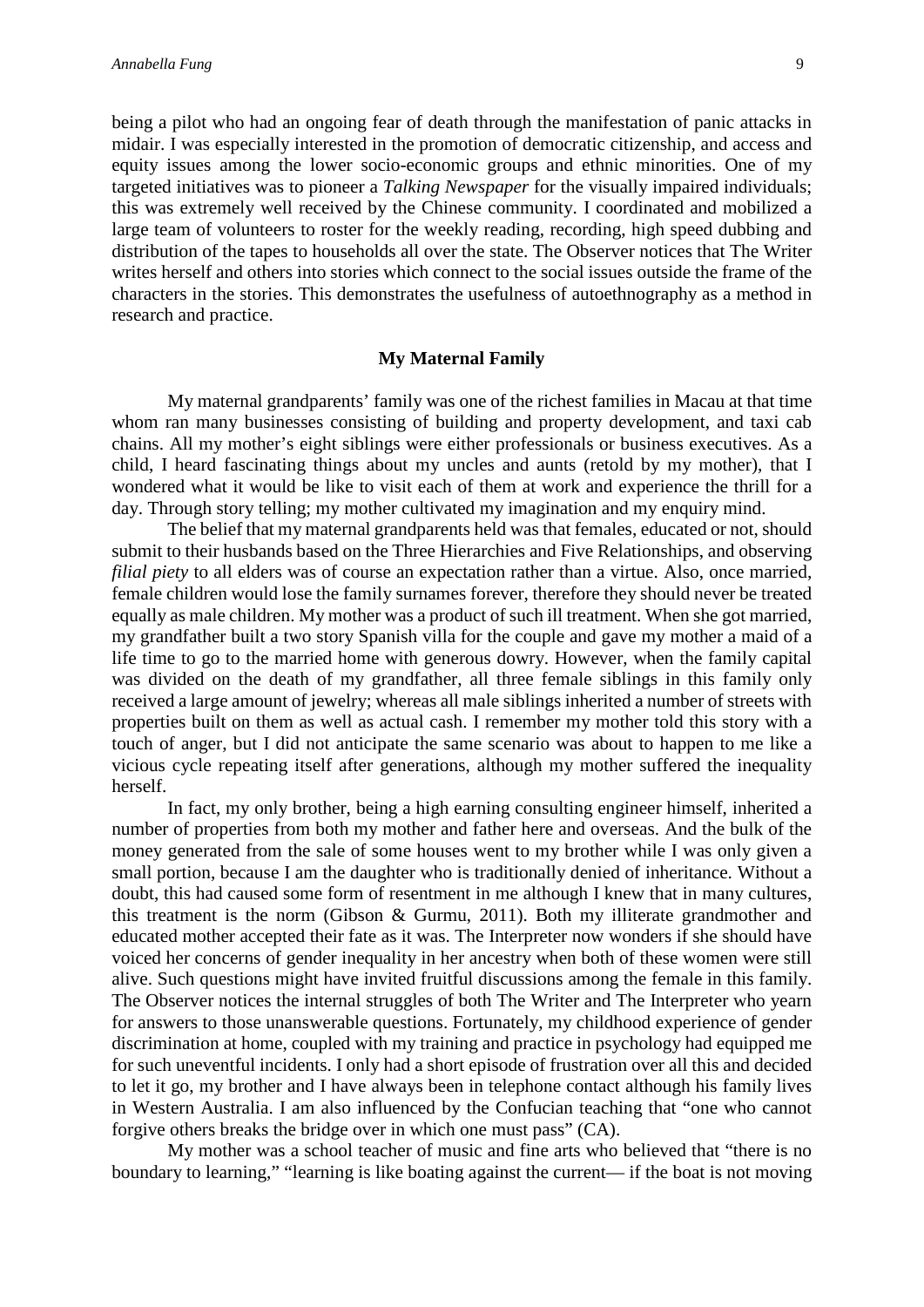forward, it has already been left behind" based on Confucius's teaching (CA). I recall that I was amazed when an aunt told me that my mother used fine human hair to do embroidery, and she did a lot of calligraphy and ink paintings in her maiden years. My mother was the one who inspired me to become the story teller I am now. I remember seeing my mother lying down on her bed on lazy afternoons to read newspaper, and watching neighbors coming to our house after dark to listen to the newspaper events my mother retold every evening. Television was just invented in mid 60s and most ordinary people still relied on the radio to be informed about world news.

Our spacious lounge room could accommodate five visitors on top of five of us. I remember having heard a lot of interesting stories in this *green room* because the walls were painted in pastel green and the L-shaped sofas were in darker green. Across the yellow with contrasting red squared terracotta tiles, there were a number of wicker chairs of different sizes, shapes and colors spreading geometrically. This room also gave me fond memories of my mother, having her put me on her lap while listening to all sorts of exotic music on the radio including Western Classical music, Portuguese folk songs, Spanish guitar music, Italian and French Operas as well as traditional Cantonese operas and Cantonese pop songs

To sum up, my mother fostered my aesthetics in visual art, and my love of story-telling. These skills were then applied in my job as a community advocate. As explained, I did some broadcasting work by initiating a *Cantonese Talking Newspaper* for the visually impaired in collaboration with the Royal Victorian Institute for the Blind, as well as engaged in freelance writing for community magazines. Apart from these, my mother nurtured my aural ability, mentored my appreciation of world music, as well as encouraged me to be the best I could be. I successfully learned to play a number of orchestral instruments besides being an accomplished pianist, singer, composer and choral conductor. My story is congruent with research findings that the home environment and the nuclear family members are the primary determinants to school achievement (Garber & Ware, 1972; Shapiro & Bloom, 1977) and musical success of individuals (Asmus, 2005; Brand, 1986).

## **Sibling Rivalry**

Sibling rivalry can be regarded as threatened loss of love (Stern, 1989) and stimuli for comparisons between siblings (Ross & Milgram, 1982). I find this to be true in my childhood. Although there was only one other child besides myself at home, I was never comfortable with my brother who is two years senior. His birth order and sex determined him to be the most loved child— the heir of our family tree. I was an outstanding student who was sent by my primary school principal to the highest fee-paying secondary school in Macau. My brother went to an average school. We were both immersed in church events, went to the same youth group, sang in the same choir; but we had different bunches of friends, and we rarely had our pathways crossed or dreams shared. In hindsight, I think what alienated us as children were the cultural beliefs that valued male over female in most Chinese families. The ways that the adults in my nuclear/extended families behaved were the products of such prejudice. Perhaps, they subconsciously conformed to the normative cultural practice; because that was the way they had been conditioned to. I am my parents' only daughter which is meant to be *the pearl of their palms*, according to Chinese saying. The implication is that ideally I should be loved and cherished, because the pearl must be handled with tender loving care. Also, I was regarded as a *special child* by my school principal. None of these could buy extra love from my surrounding adults unfortunately.

Perhaps my brother was innocent in terms of being an *active contributor* to my emotional pain, because he was also just a child who did not mind the extra attention from the adults. Every time I complained to him about living under his shadow, he said he did nothing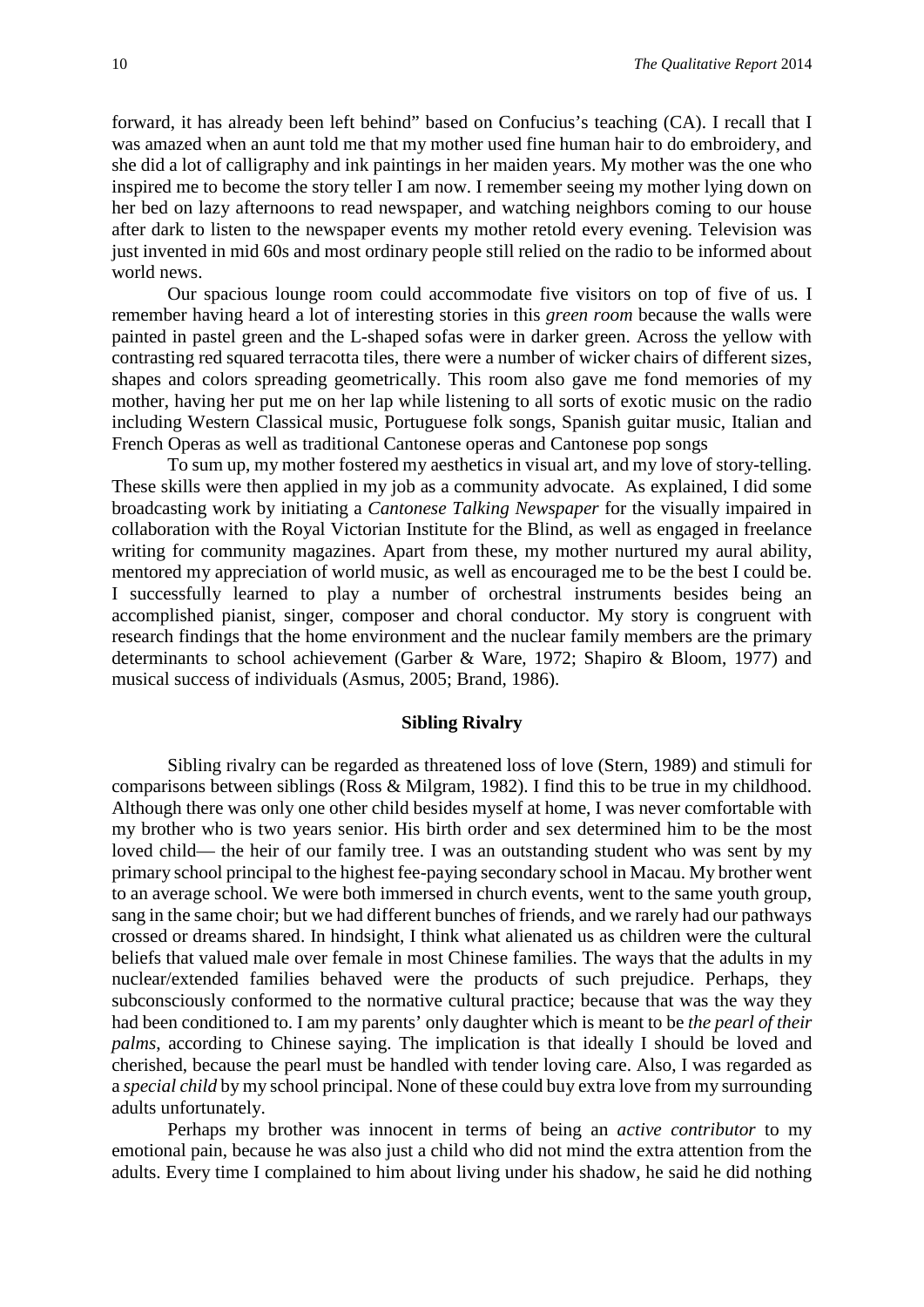wrong. He said it was not a crime to be born two years early, and he could not control how the adults think about the roles of male and female within a family/society. At one point, my brother admitted that he also observed that I was being treated less than fairly by my grandmother. However, he was the bystander who did nothing to stop the plague to spread and contaminate others. To that end, I believe he was a guilty accomplice to my grandmother who delivered all the offensive actions.

As mentioned, my brother received a large sum of money from the sale of my parents' properties. Although he did not need that extra inheritance being a high profile engineer, it never crossed his mind to share his wealth with me. Again, my brother did nothing and let inequality persist in our world. Once, I confronted him on the phone along the lines of parental favoritism among different children; he said he would never treat his older daughter with lesser love compared to his younger son. Yet, my brother did not treat his only sister fairly. The contradictions between words and actions and the confusing messages he sent out continue to trigger immediate resentment and emotional roller coaster in me as I talk about it. Such double standard of human nature is the norm rather than an exception, and I consider my lived experience with gender biases as the tip of an iceberg only. The Interpreter notices The Writer seemed to have forgiven her brother back then. But when The Writer is forced to relive her past traumatic experiences, undesirable feelings toward her brother comes back. It has been demonstrated repeatedly that the researcher's notion of *seasonal fluctuations* of human emotions is valid, and it is an important aspect of autoethnographic research.

It was not difficult to predict that the child who feels herself oppressed, growing up to be a social activist who was determined to see justice done in all inequalities. Although sibling rivalry is seen as a negative and hostile relationship, it could also generate positive outcomes (Rimm & Lowe, 1988). I believe that the sibling rivalry rooted in the sentiments of envy, jealousy, bitterness, rejection and anger, served as powerful fuel that sustained me through many obstacles in my life-long learning. Numerous research also confirmed that sibling rivalry was perceived to enhance mental toughness which helped to develop an overpowering desire and motivation for success (Bedford, Volling, & Avioli, 2000; Connaughton, Wadey, Hanton, & Jones, 2008). As will see later, through studying psychology, I have acquired coping skills to help me to reframe all adversities in a new light, and I often activate my own defensive mechanism to emotionally detach from unhappy memories that in turn lead to internal harmony and long term peace of mind. In hindsight, The Interpreter acknowledges that the principle of compensation is at work in her life: The blind man acquires a heightened sense of hearing; the emotionally impaired child acquires coping skills to move on with life. The Observer notices that The Interpreter gives new meanings from The Writer's simple telling of story, and transformed it to a new level beyond the scope of the original story, in an effort to turn negative experiences to positive life lessons.

# **My Education and Work**

At primary school, I carried a glorious record of being an exemplary student—a competent athlete, a hilarious story teller and a musician who led numerous school assemblies, a confident actress in productions, an artist-writer whose calligraphy, art work and essays were often showcased around the school, an excellent student who was never ranked below the top three in class throughout my primary education. As mentioned, I was sent to a very prestigious secondary school on principal's recommendations. I stayed in that school until our family came to Australia to be reunited with my father. At year seven, I began to play the piano for church events, and taught songs/games to pre-school children at Sunday school, in addition to doing monthly visitation to a local refugee camp which was part of our outreach program. I never shy away from interacting with strangers; my assertiveness is seen as a positive trait that benefits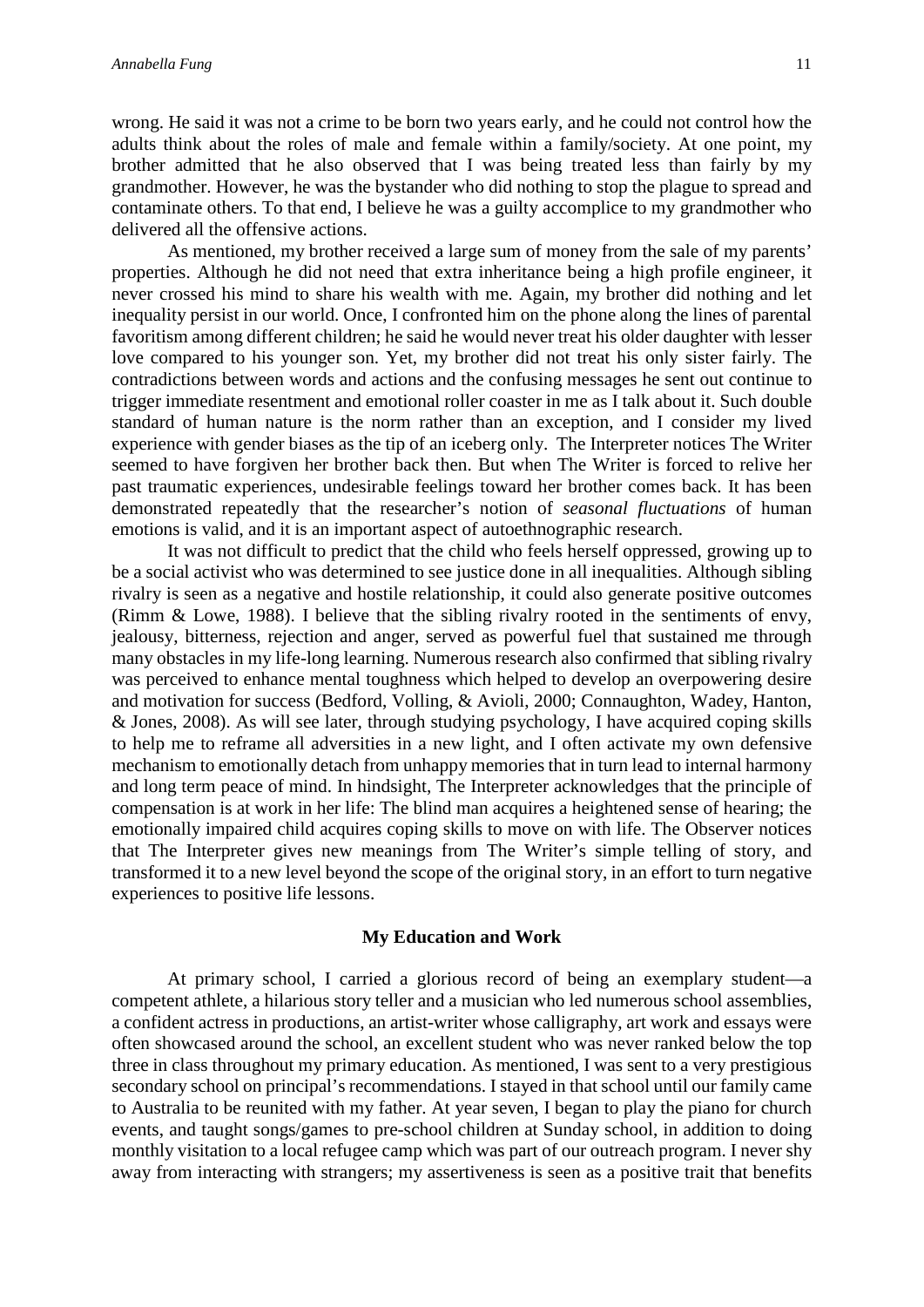my career in counselling and teaching later. One month before I left for Australia, a friend asked me to keep her company for a singing competition. I wrote my first English song at fifteen, and we sang a duet by accompanying ourselves on two guitars. We received a triangular flag as the champions for this competition; and this led later into my long career in music compositions. Although her time in Macau concluded beautifully; The Interpreter never considers herself as a happy child. Her experience with gender bias at home continues to haunt her throughout her life. Because of this, she realizes she was pushed to grow up faster than an average primary school child; the things concerned her at year seven such as *relationships and pathways* were not the topics of discussion among her peers.

As mentioned, I attended Christian schools and learned English in my primary and middle years before coming to Australia. However, I only started to speak English when I had to in the new country. At year twelve, I began to learn Mandarin because my secondary school career teacher thought that I should take Chinese-Mandarin as an extra subject in order to get a higher score for the university entrance exam, since I was born a Chinese. Unfortunately, Mandarin has a different grammatical structure and phonetic system from my mother tongue Cantonese; our combined ignorance led to an undesirable result. The Chinese saying of "fighting relentlessly until victory is claimed amidst continuous failures" reminded me if I did not give up, I had a chance to win one day. Given the fact that I did not get extra mark, but had my overall performance curtailed down the bell shape-normal distribution; I decided to make a combat at university. I took on Mandarin-Chinese studies as a minor sequence in my Bachelor of Arts.

In two years, I spoke Mandarin beautifully and secured an on-call job as a qualified interpreter-translator in both Mandarin and Cantonese. In 2013, I presented a paper in Mandarin in the World Confucius Conference in Mainland China. At this point in time, I did not feel inferior to the mainlanders. I communicated with them on equal par without power struggles. My learning outcomes were influenced by Confucian teachings which asserted that "the man of virtue makes the difficulty to be overcome his first business, and success only a subsequent consideration," "study the past, if you would divine the future" and "our greatest glory is not in never falling, but in rising every time we fall" (CA). It is observed that The Writer continues to explore the interplay of her former/current self with cultural descriptors mediated through idiomatic and psychological languages that are linked to her ethnic/educational backgrounds. This is indeed the essence of ethnographic research.

At university, I began to teach at music schools and at home, while studying a Bachelor of Arts which allowed me to major in psychology and music; I also studied Chinese as a minor subject. Due to my expressive writing skills in Chinese, I became an amateur writer of several university and community magazines. I began to publish short stories, as well as starting to work as an interpreter-translator. At my final year, I received a prestigious scholarship and graduated from the University of Melbourne. My mother was especially proud of me for making a start in writing, because she could see her youthful self in me through my story telling. What she might not have realized was that I needed a platform to vent frustrations through creating writing. One piece of my published work entitled "Wind, maple leaves and madness" depicted a mad man's fantasies as he gazed at the maple leaves dancing romantically with the breezes of autumn wind. It appears to be a tranquil picture where a man admires the beauty of nature. Underneath the surface, it was the cruel wind (the executor) that forced the leaves to be cut off from the mother tree. Another piece called *Dandelion* which described the illusionistic freedom of the dandelion seed where its fate is determined by the course of the wind. Both stories reflected my psychological imbalance where I felt I was coerced into migration as a minor.

Being awarded with a bachelors' degree was never enough to quench my intellectual thirst, I then moved to Monash University to study a Diploma of Educational Psychology,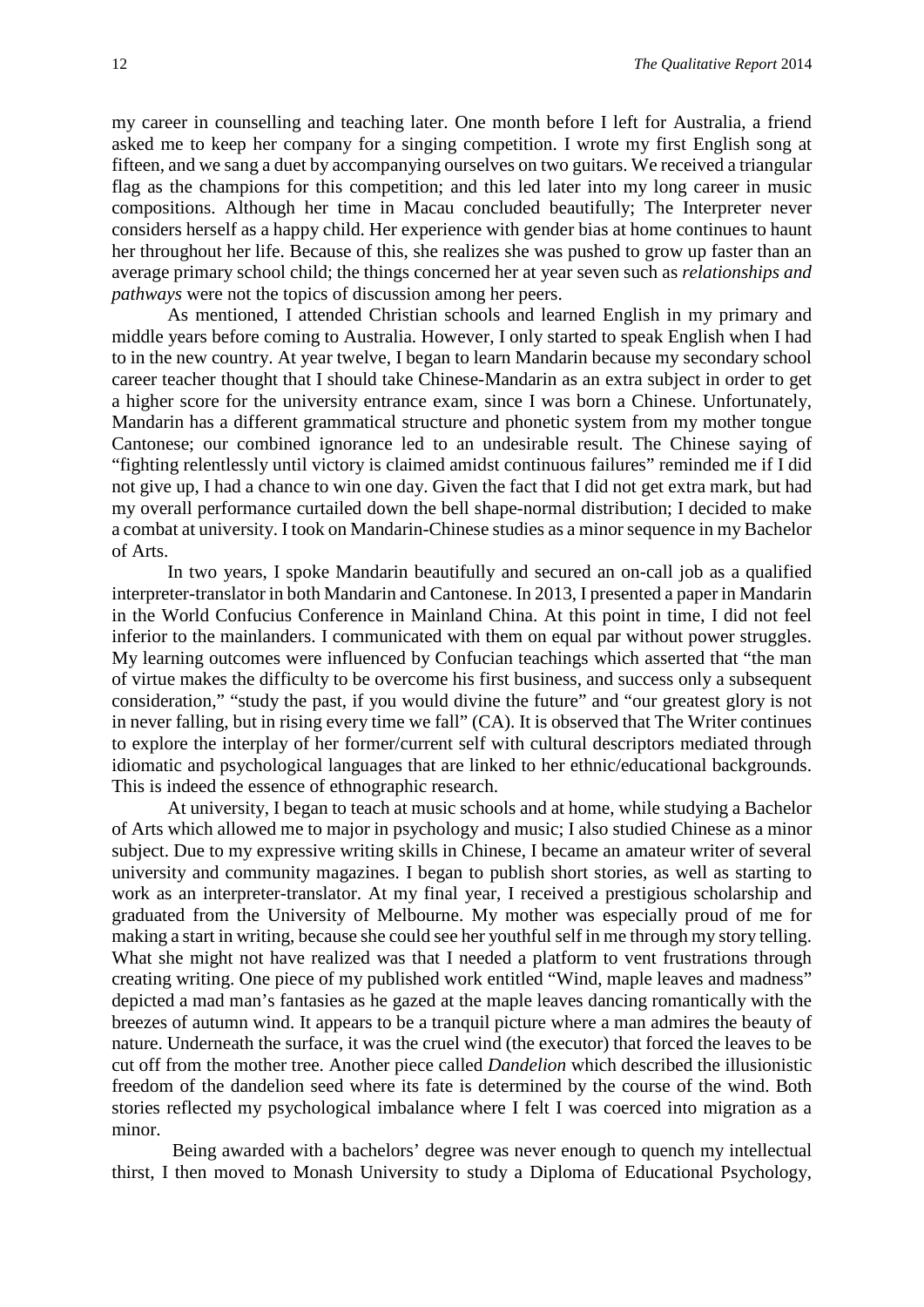which provided the essential qualification for me to be registered as an associate member of the Australian Psychological Society as an intern psychologist. On the same year, I took some subjects at the Monash School of Music. With the impressive results I achieved, I was offered a scholarship to pursue a Master of Arts (Music) there. I took up this opportunity while commencing to work as an ethnic teacher's aide at a high school as well as engaged in teaching at weekend language schools. I wrote a master thesis, and my research was considered as a pioneer in the Music Psychology field in the 80s, where my name was used to name the device I invented to measure music cognition among children. This thesis received High Distinction and it was later published by Monash University. This momentary victory did not give me any everlasting joy, because I was caught up with other things in life. What I did not know back then was such result qualified me for a full research scholarship twenty- three years later. Today, The Interpreter sees this as serendipity; it is a consolation prize of delaying the opportunity to pursuit a PhD in her youthful years.

Upon graduation, I was offered to do a PhD by my thesis examiner at the Callaway International Centre for Research in Music and Music Education in Western Australia. I declined the offer because I was planning to have a family. Before I finally became pregnant successfully a few years later, I had been working in various settings including welfare organizations and hospitals as a counselor and advocate. These gave me a lot of exposure to the media among the ethnic newspapers and mainstream TV. I also took professional development training to become a qualified Orff Dance and Movement Instructor. Simultaneously, I studied a Graduate Diploma of Education at Monash University to get my teacher's qualification. In my heart, I believe I could achieve great things. Instead, I did teachers' training in preparation to become a school teacher one day, in order to have the holidays to raise a family-to-be, as well as putting off my offered PhD opportunity. My willingness to sacrifice my intellectual pursuit was grounded on my cultural beliefs which required me to be submissive to my husband, and be a responsible housewife and mother-tobe. I knew it was wrong to view women as less important than men, but I chose to support my working ex-husband through an industry based doctoral program, while I stayed at home full time to look after a young family later. Unfortunately, he got bored in his studiesy and found a new female companion at work instead. In hindsight, The Interpreter thinks if only she had been treated fairly in her early years, she might have demanded equal share of study/career opportunities in her married home.

I took a ten year break from full time employment to take care of my young family, while teaching music at home and Chinese in weekend language schools. In 2003, my mother passed away. In memory of her whose Christian name was *Joy*, I formed the Sound of Joy Music Ministry and embarked on music compositions eagerly. In collaboration with a publisher-distributor who was a former academic at the Baptist University, I signed a ten year contract and continue to release choral music with sound files into the Hong Kong sacred music market. Apart from this, I also taught at high school for ten years after I separated from my exhusband.

On school teaching, I was granted with a three-year long Language Teachers' Scholarship by the Commonwealth Government. I enrolled in a Master of Education at Deakin University on the year that my divorce became final, specializing in the teaching of ESL and LOTE (Chinese), which would benefit my own school and distract me from the emotional trauma. So, for the second half of my teaching career, I took up the teaching of Chinese which was in demand at the time. At Deakin University, I was an award winner of the Australian Federation of University Graduate Women—the Pat Kennedy Bursary, which was a monetary grant to sponsor my compositions of therapeutic music for depression sufferers. At that time, I had already released many volumes of song collections with CDs in an overseas market. All along, I tried to make the most out of every opportunity amidst adversities; my actions were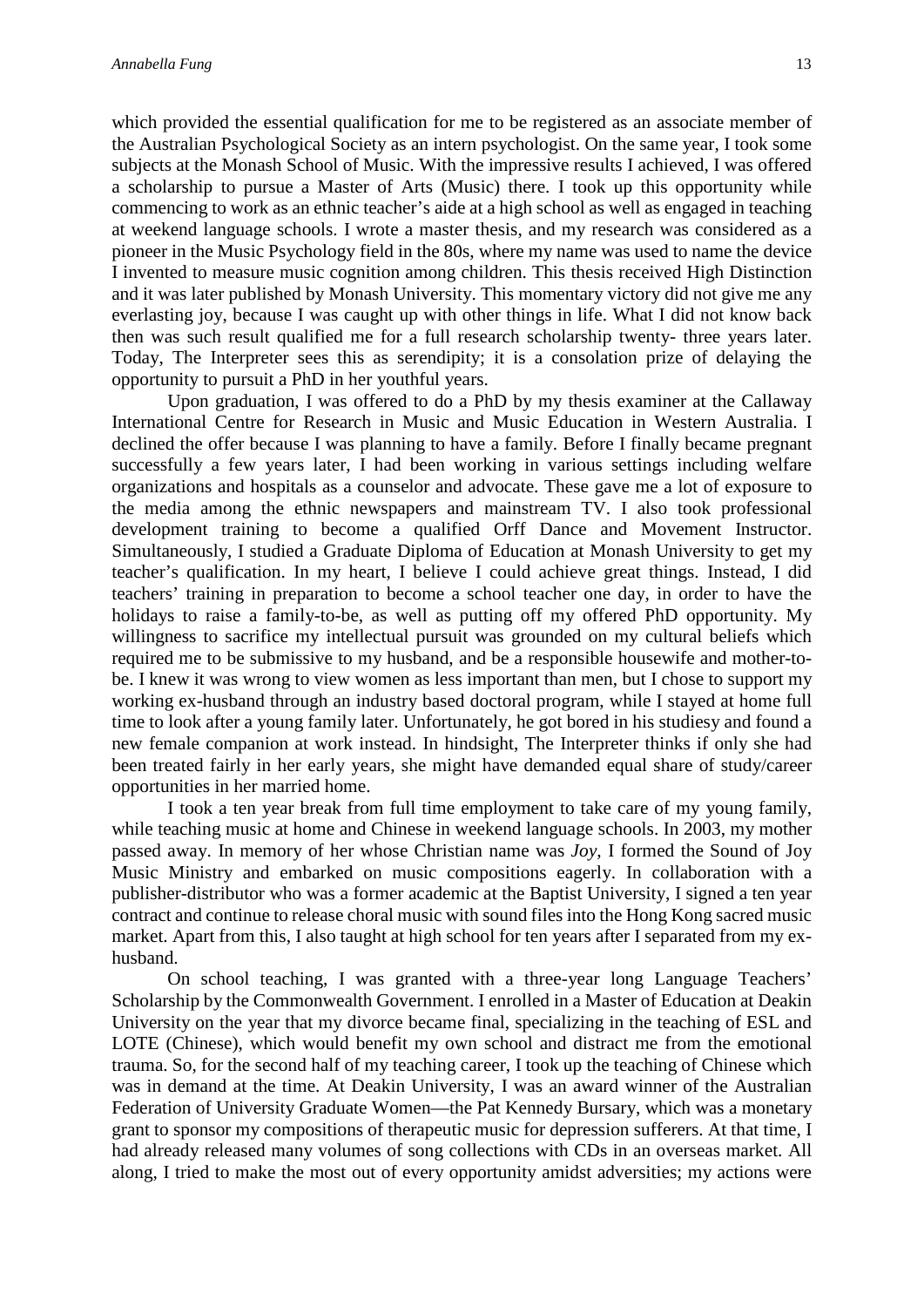guided by my value system molded by the Confucian teaching of self-perfection. I believe success only comes by continuously overcoming obstacles. To me, endurance of hardship, determination and persistence are the most important qualities in personal development and maturity. During my own recovery from the aftermath of divorce, I redirected my energy into something productive and I composed therapeutic music for others. The Interpreter recognizes the whole process was just as therapeutic for her symbolically.

I received a language teachers' fellowship to become a cultural ambassador for Australia that went on a study tour in China upon graduation. I took two years of part time studies to finish my masters, on top of school teaching and parenting two teenagers. With the remaining one-year scholarship; I completed a Graduate Diploma of Language, and graduated with an average of 96% which honored me as the top performer of my class. I only used a few days of study leave during the course to attend exams; hence the residual of the study leave money was credited to my school. On the same year, I took a study trip with Deakin University to India to learn about documentary filming. This experience was an eye opener for me because the country was made for the camera; the vibrant color and the spices in Indian cuisine and drumming which stimulated all my senses had been most memorable. In 2010, I was privileged to receive short-term language teachers' training at a university in Shanghai as well. In 2013, I presented a paper at an international conference in Shan Dong-Qu Fu on a university travel grant. The bonus to all these trips is that my dream of travelling the world is gradually coming to full realization. Over the years, I had accumulated an impressive travel record; I desire to emulate my father's spirit of entering into the unknown and experience life with endless surprises.

In April 2014, I resigned from school teaching to take up full time research at Monash University. I bought a red memento book for students and colleagues to make their final remarks about my departure. There was a common theme among these 204 entries written— Ms. Fung was considered to be a very funny teacher. A year seven student wrote, "There is no other teacher fun enough to help me stay awake." The teacher who gave a speech about my work said, "Annabella is a quite achiever who travelled the world; we miss your expertise and sense of humor." At the final school assembly, I received the award of *Making Everyone Laugh*. I am pleased that my school teaching career concluded on such a high note, knowing that to be stimulatingly funny is a great gift in the teaching profession especially in the secondary classrooms. My humor and fun approach to life are genetically linked to my father (the bullshitologist) inevitably. The Interpreter views her sense of humor as a defensive mechanism which was gradually acquired in her childhood through her lived experiences with gender/racial discrimination and identity crisis. She needed to laugh and reframe undesirable circumstances in order to survive the human jungle—re-imagining pity to opportunity, tragedy to comedy.

#### **Findings and Conclusions**

From birth, I was destined to be like the Moon Princess and fortunate enough to have almost lived like one. Believing in the Confucian ideology of constant betterment and selfperfection, I had strived to become the best I could be; although I suffer from the superiorityinferiority complex occasionally due to gender bias I experienced in my childhood, and the identity crisis and racial discrimination during my early settlement in Australia. I believe I am scarred for life, but the way I perceive those scars are fluid across time and space. I continually re-create and re-imagine my former self into my current self with my notion of *seasonal fluctuations*. Yesterday's hurtful scars may be viewed as smiling faces today, but it can turn back to scars tomorrow depending on my forever changing circumstances. In Ellis's words, "at all times until death, we are in the middle of our stories, with new elements constantly being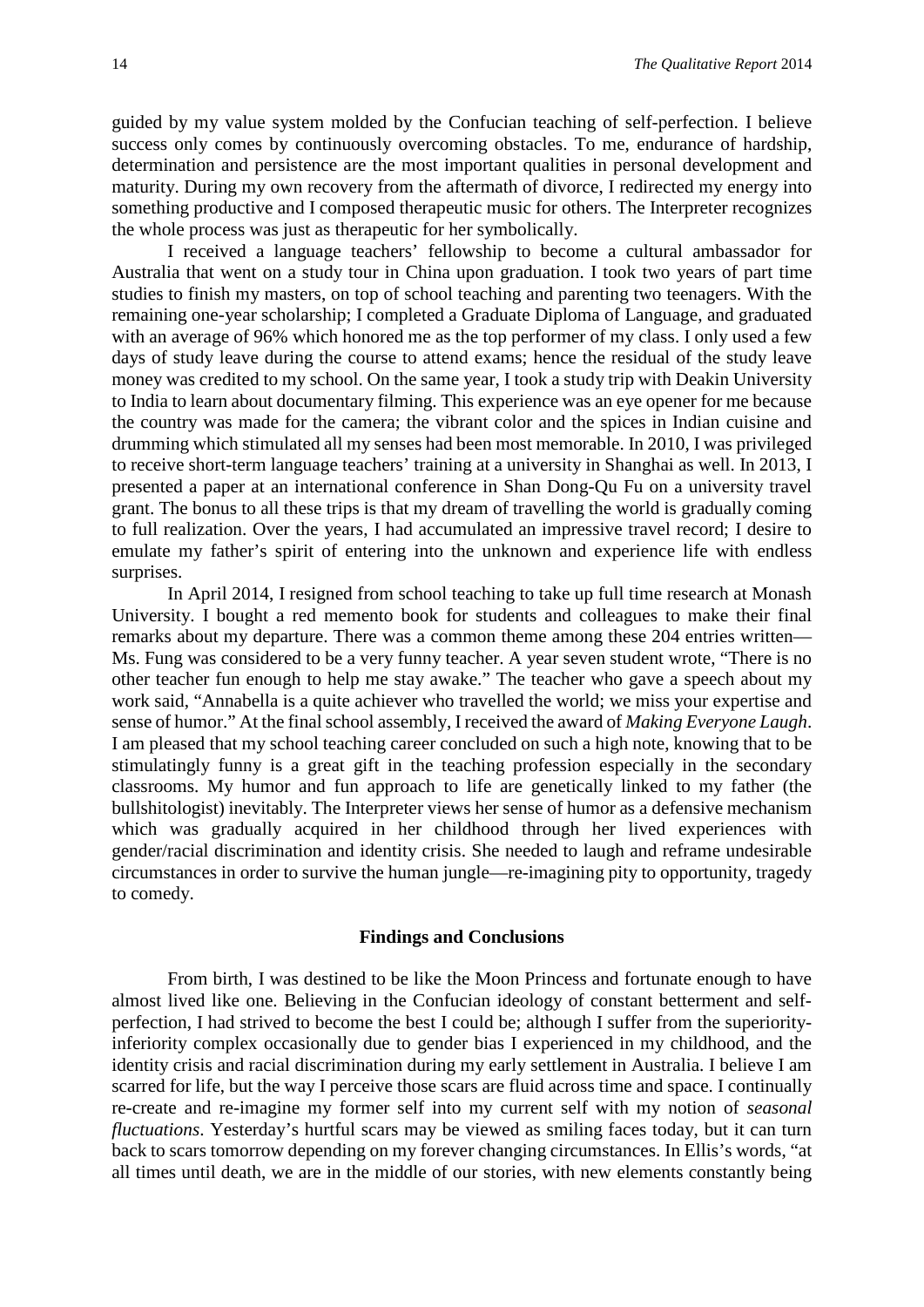added" (2009, p. 166). On the one hand, I am proud of what I have achieved so far. On the other hand, I am still uncomfortable about my perceived views of others who treat me as an ethnic minority, or as a female who just got lucky because I received the *left over* from what men did not want. No matter how impressive my CV may evolve to become, I sometimes have the lurking feeling of the imposter syndrome. I feel vulnerable and confused, then I sense I begin to drift into a bottomless black hole, and doubt if I actually deserve to be receiving good fortunes in a lucky country like Australia. My psychologist friend who works with artists commented that "perfectionists are most prone for depression, and my mood swing episodes are very common among highly creative people." She said I should embrace rather than resist the highs and lows, and my unique personality will bring me innovation and insights in composing and creative writing.

It has been demonstrated that I am a practitioner of my beliefs in "self-perfection through life-long learning" and *compelled to excel* which are solidly founded on Confucianism. Confucius said, "I want you to be everything that's you, deep at the center of your being" (CA). I have utilized my potentials as much as I am consciously aware of indeed (more to unearth later). The following Confucian quotes continue to be the guiding principles of my life— "What you do not wish upon yourself, extend not to others," "the will to win, the desire to succeed, the urge to reach your full potential…these are the keys that will unlock the door to personal excellence" (CA).

Finally, it must be recognized that one's identities are framed within complex, changing sociocultural contexts across the life span. Thus, through an examination of my journey, I understand it is important of not making assumptions, encompassing difference and divergence, teaching inclusively, and knowing people as complex individuals shaped by experience. Just because I am a female, it does not mean I automatically want to become a home-bound housewife and nurture babies. Just because I am a musician, it does not mean I cannot do abstract pure mathematics. Just because I have a Chinese face, it does not mean I am less representative in the main stream Australian society. I also acknowledge that qualitative research can have a transformative influence on the individuals conducting the inquiry, as we reflect on our participation in the world around ourselves. By interrogating the meanings of my stories as described by my current self, I not only gained greater understanding of my former self, but I struggle to find ways to better able to change my situations, as well as bringing a new light into the interpretation of my past. By writing my own story, I allow my inner child to come out to play, and my voice or script heard and shared. I know I cannot change my life the way I desire, but at least I have made myself a survivor of the life I was given. By telling and re-telling my story, I reframe my life in ways that are easier to bear for my rational mind and my emotional self. Issues of gender equity and social justice had been discussed in the interrogation of my lived experiences. Sharing my story that connects with social processes might impact others who have similar experiences demonstrated the value of autoethnographic research.

By intimately reflecting on my stories, re-visiting all the confusion, vulnerability, contradictions and emotional pain, I have taken my readers onto a literary and compelling emotional journey. As The Observer, I have documented that I used cultural symbols, analogies, metaphors and idioms extensively: moon princess, pearl, banana, ostrich, fisheating-cat, living ghost, maple leaves, and dandelion. It has been demonstrated that I am a visual and introspective learner; my story was scanned by my eyes, my heart and my head. To me, my writing is both evocative and provocative that intends to connect a personal experience with my readers, and the "I" was portrayed in multiple layers of complexities in relation to gender/racial issues and social justice. Autoethnography offers the potential to expand scholarship about human experience (Ellis, 2009, p. 16). Indeed, the micro-events in my story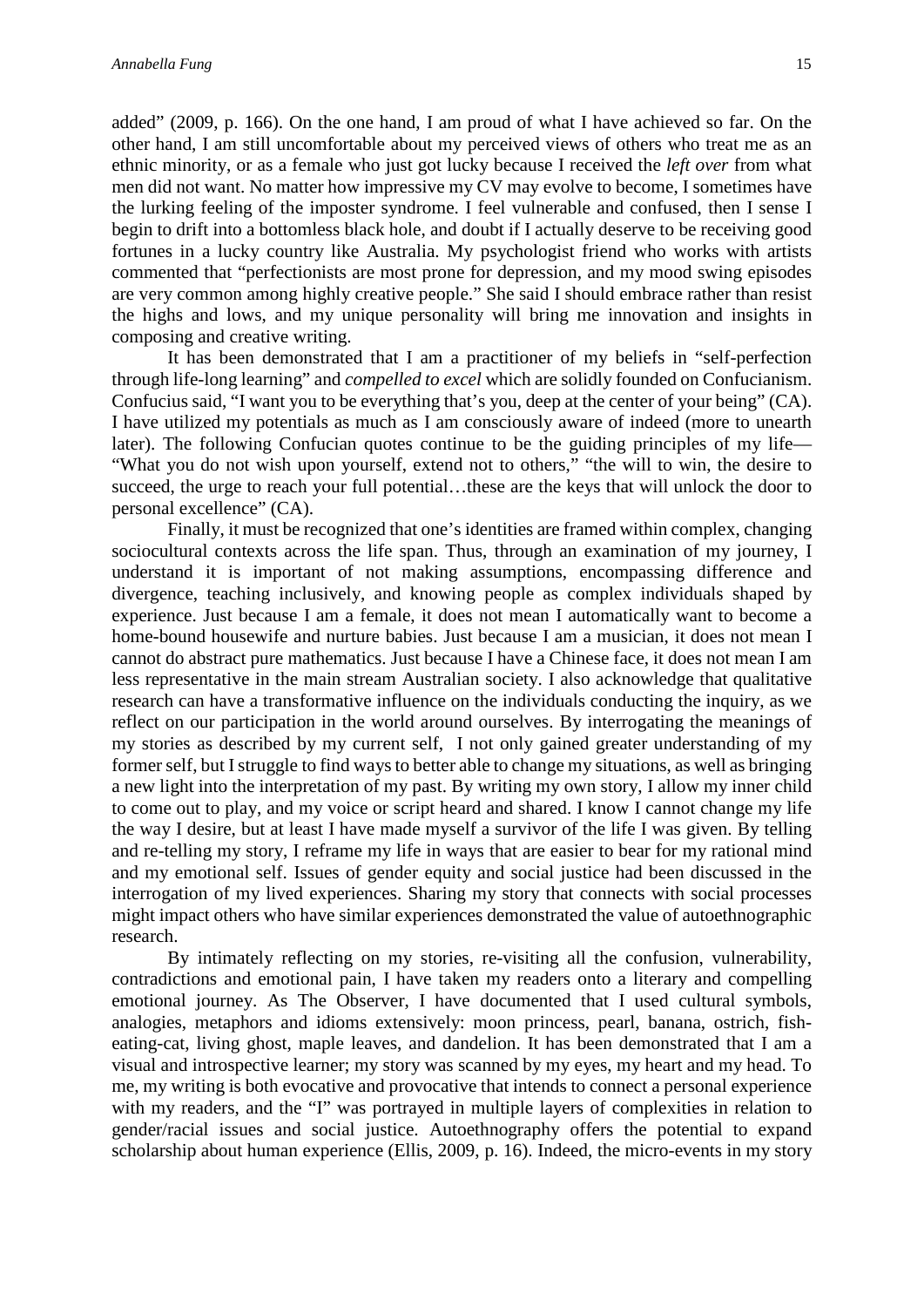have the power to impact the macro-social structures and conditions beyond the frame of my story.

This has been the most humbling and empowering experience for me, and I have learned so much as a writer, an interpreter/phenomenologist, an observer, or just an ordinary person who seeks answers to humanity through her lived experience framed by her former and current self. My identities remain fluid; I revisit past feelings and relive situations in my mind. These continue to shape who I am and will be the foundation of what I become. There is no definite end, no last word; and I anticipate anxiously what welcomes me in the next turn down the intersection. If future opportunity arises for me to write a meta-autoethnography which is writing an autoethnographic account about the autoethnography written, my story will be rewritten with an altered frame, because what happens in the future will modify the way I look at my past. Research confirm that human beings constantly restory their lives so to present these lives as changing, yet continuous and coherent (Baerger & McAdams, 1999; Bochner, 1997; Ellis, 2009; Smith & Sparkes, 2006).

Finally, I admit that autoethnography is easier said than done, because examining and re-examining the "I" could be quite daunting which requires a heightened sense of absolute presence, self-awareness and mental toughness. Revisiting past traumas and reflecting, thinking and feeling the old pain has been emotionally draining, but stimulating and restorative for my personal growth. At times, I felt I was holding a scalpel and cutting my body open on my own operating table. Mentally reliving the old pain activated my internal self-healing mechanism; I continue to rehearse the past scenes in my mind until a positive voice came out to comfort me. The new insight turned sorrow into blessings and laughter at the end. I believe I have interrogated my lived experiences vigorously with sensitivity, creativity and academic rigor. I was mindful of being drown in the realm of distorted histories and augmented realities.

In this study, the role of The Observer occasionally helped me to remain objective and provided me with a pseudo-third-party insight to the intricate web of layering of experiences. I particularly enjoyed the process of subjecting the "I" to the triple hermeneutics. I encourage my readers to embark on self-research because as we dig into our past, zooming back and forth to our present and contemplating our future, juxtaposing and enmeshing current experiences within, beside, around, upon and beneath former ones, we will definitely unearth new things that surprise ourselves in multiple layers of re-creating, re-telling and re-imagining. Especially in an academic community, the ability to be a highly critical-reflexive thinker-practitioner will be a bonus to research in any disciplines. As I journey onto a new chapter of my life, I depart with the Monash University motto "Ancora Imparo"—I am still learning.

## **References**

- Ames, R. T., & Rosemond, H., Jr. (1999). *The analects of Confucius: A philisophical translation*. New York, NY: Ballantine.
- Asmus, E. P. (2005). The impact of music education on home, school, and community. In D. Hodges (Ed.), *Sounds of learning: The impact of music education* (pp. 6.1-6.16). International Foundation for Music research. Retrieved from http://performingarts.uncg.edu/sites/default/files/solproject\_final.pdf
- Baerger, D., & McAdams, D. (1999). Life story coherence and its relation to psychological well-being. *Narrative Inquiry, 9,* 69-96.
- Bartleet, B.-L., & Ellis, C. (2009). Making autoethnography sing/making music personal. In B.-L. Bartleet & C. Ellis (Eds.), *Music autoethnographies* (pp. 1-20). Bowen Hills, Queensland: Australian Academic Press.
- Bartleet, B.-L., & Ellis, C. (Eds.) (2009) *Music autoethnographies*. Bowen Hills, Queensland: Australian Academic Press.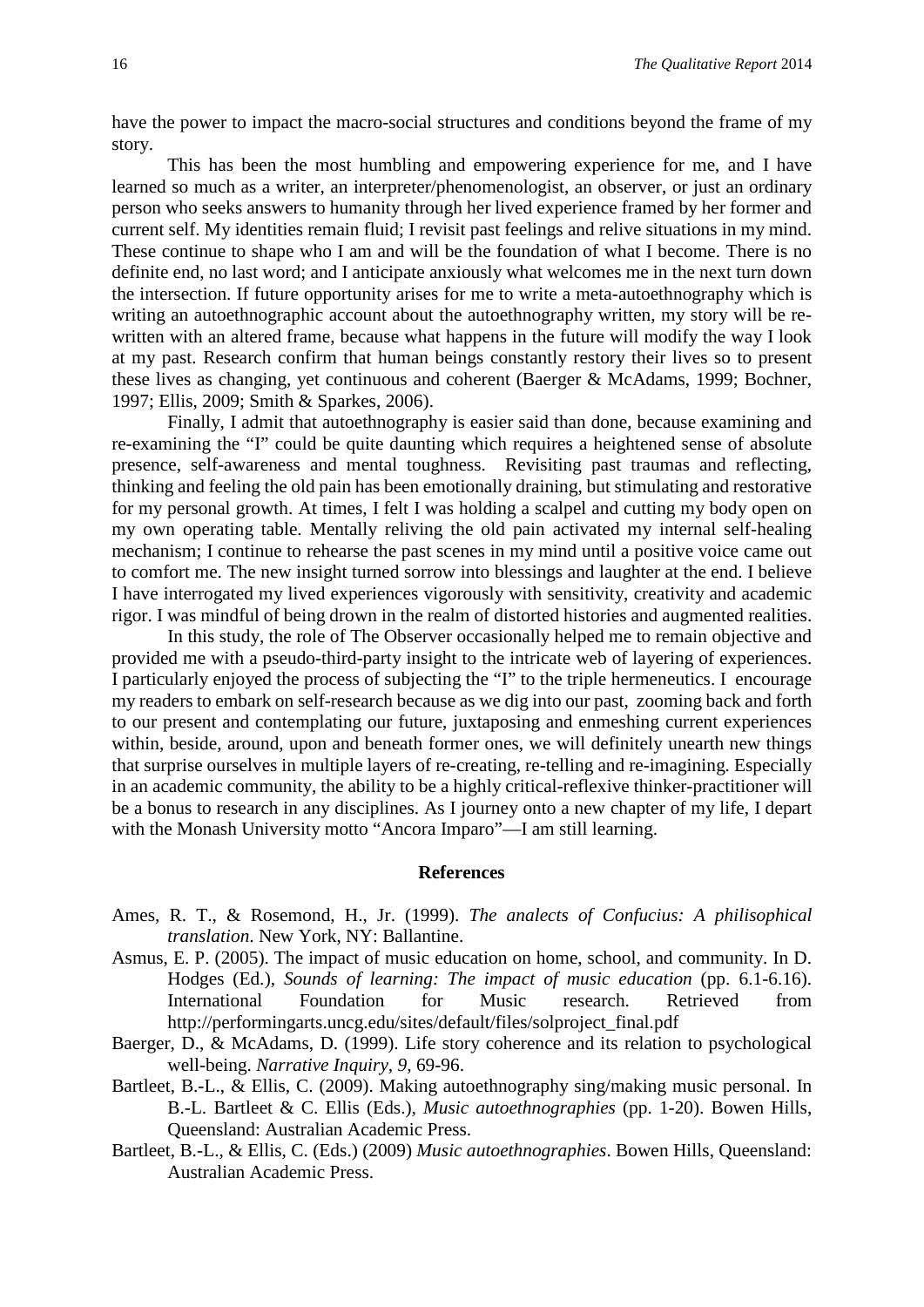- Bedford, V. H., Volling, B. L., & Avioli, P. S. (2000). Positive consequences of sibling conflict in childhood and adulthood. *International Journal of Ageing and Human Development*, *51*(1), 53-70.
- Bochner, A. P. (1997). It's about time: Narrative and the divided self. *Qualitative Inquiry, 3,* 418-438.
- Bourdieu, P., & Wacquant, L. J. (Eds.) (1992). *An invitation to reflexive sociology*. Chicago, IL: University of Chicago Press.
- Brand, M. (1986). Relationships between home musical environment and selected musical attributes of second grade children. *Journal of Research in Music Education, 34*, 112- 120.
- Chang, H. (2007). Autoethnography: Raising cultural consciousness of self and others. In G. Walford (Ed.), *Methodological development in ethnography, studies in educational ethnography* (Vol. 12, pp. 207-221). Bingley, UK: Emerald Group Publishing.
- Cohn, R. (2012). *Run run shaw*. (Doctoral Dissertation) Bookvika Publishing. Retrieved from www.bookworld.com.au/books/Run Run Shaw/
- Connaughton, D., Wadey, R., Hanton, S., & Jones, G. (2008). The development and maintenance of mental toughness: Perceptions of elite performers. *Journal of Sports Sciences*, *26*(1), 83-95.
- Cunningham, S. J., & Jones, M. (2005, July). Autoethnography: A tool for practice and education. In *Proceedings of the 6th ACM SIGCHI New Zealand chapter's international conference on Computer-human interaction: making CHI natural (pp. 1-*8). ACM.
- de Bary, W. T. (1991). *Learning from one's self.* New York, NY: Columbia University Press.
- de F., Afonso, E. Z., & Taylor, P. C. (2009). Critical autoethnographic inquiry for culture‐ sensitive professional development. *Reflective Practice*, *10*(2), 273-283.
- De Vries, P. (2010). The return: A music teacher educator goes back to the elementary music classroom. *Action, Criticism, and Theory for Music Education*. *9*(2), 33-47.
- Eakin, P. J. (2008). *Living autobiographically: How we create identity in narrative.* Ithaca, NY: Cornell University Press.
- Ellis, C. S., & Bochner, A. P. (2000). Autoethnography, personal narrative, reflexivity: Researcher as subject. In N. Denzin, & Y. Lincoln, (Ed.), *The SAGE handbook of qualitative research* (pp. 733-768). Thousand Oaks, CA: Sage.
- Ellis, C. S. (2009). *Revision: Autoethnographic reflections of life and work.* Walnut Creek, CA: Left Coast Press.
- Garber, M., & Ware,W. B.(1972). The home environment as a predictor of school achievement. *Theory into Practice, 11*(3), 190-195.
- Geertz, C. (1988). *Works and lives: The anthropologist as author*. Stanford, CA: Stanford University Press.
- Gibson, M. A., & Gurmu, E. (2011). Land inheritance establishes sibling competition for marriage and reproduction in rural Ethiopia. *Proceedings of the National Academy of Sciences*, *108*(6), 2200-2204.
- Hamilton, M., Smith, L., & Worthington, K. (2008). Fitting the methodology with the research: An exploration of narrative, self-study and autoethnography. *Studying Teacher Education, 4*(1), 17-28.
- Heewon, C. (2008). *Autoethnography as method*. Walnut Creek, CA: Left Coast.
- Karpiak, I. (2010). After life review: Autoethnography as 'art of the future.' *Studies in Continuing Education*, *32*(1), 47-60.
- Li, J. (2003a). The core of Confucius learning. *American Psychologist, 58*, 146-147.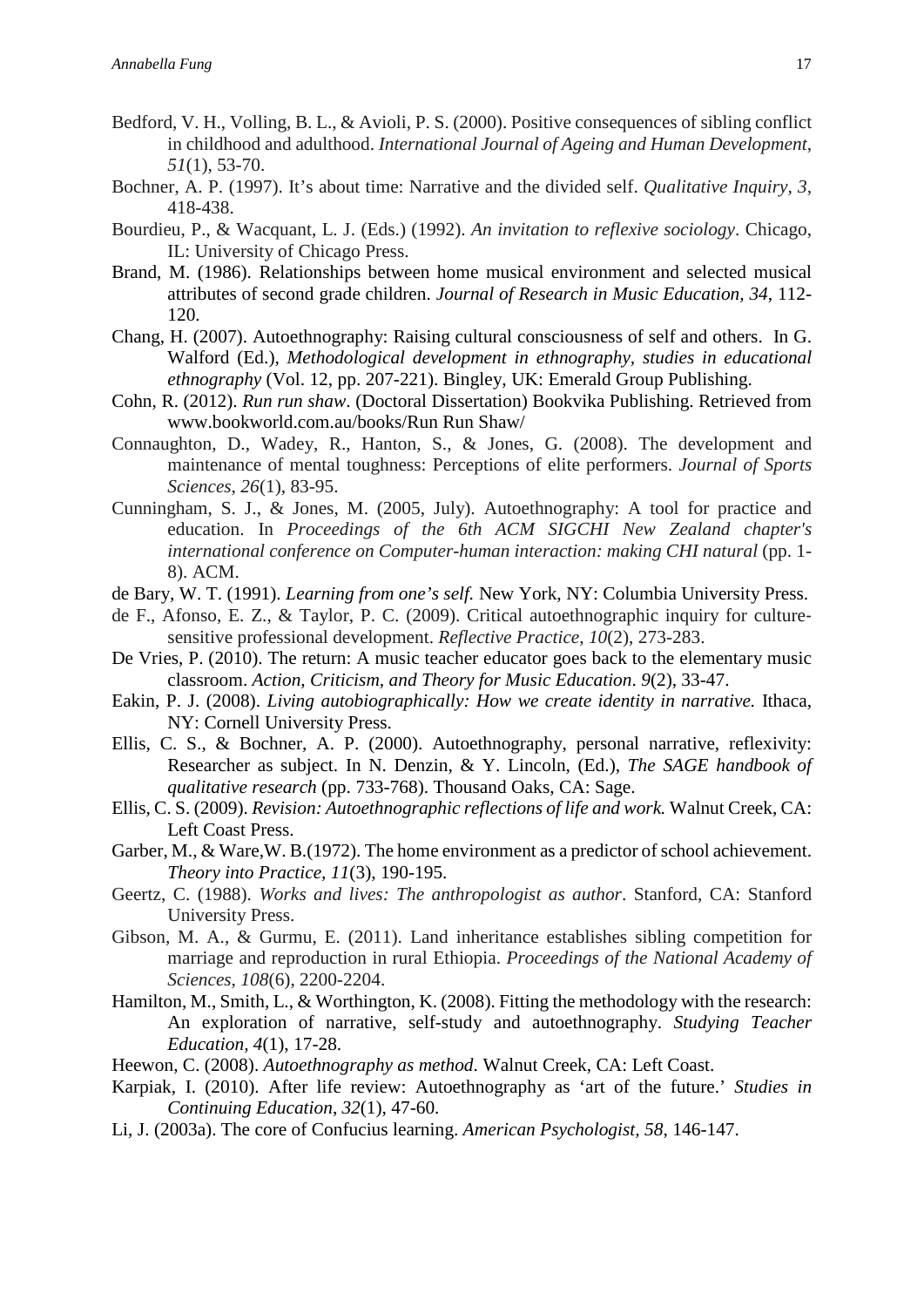- Mercer, J., & Zhegin, A. (2011). Developing a postgraduate dual-award in educational leadership: A Russian pelican meets an English rose. *International Journal of Educational Development, 31*, 109-117.
- Morse, J. M. (1994). Designing funded qualitative research. In N. K. Denzin & Y.S. Lincoln (Eds.), *The handbook of qualitative research* (pp. 220-235). Thousand Oaks, CA: Sage.
- Nethsinghe, R. (2011). Teacher as an artist vs. artist as a teacher: Tensions between artists and teachers that affect multicultural music teaching. *Music Education Research International (MERI), 14*(1), 15-20.
- Nethsinghe, R. (2012). Finding balance in a mix of culture: Appreciation of diversity through multicultural music education. *International Journal of Music Education (IJME), 30*(4), 382-396.
- Nethsinghe, R. (2012). The influence of informal music education in teacher formation: An autoethnography. *The Qualitative Report, 17*(98), 1-16. Retrieved from <http://www.nova.edu/ssss/QR/QR17/nethsinghe.pdf>
- Quicke, J. (2010). Narrative strategies in educational research: Reflections on a critical autoethnography. *Educational Action Research*, *18*(2), 239-254.
- Reed-Danahay, D. (1997). *Auto/ethonography.* New York, NY: Berg.
- Rimm, S., & Lowe, B. (1988). Family environments of underachieving gifted students. *Gifted Child Quarterly*, *32*(4), 353-359.
- Roberts, B. (2004). Who's the mirror? Issues surrounding identity construction of music educators. *Action, Criticism, and Theory for Music Education*. *3*(2), 1-42.
- Rodriguez, C. (2009). Informal learning in music: Emerging roles of teachers and students. *Action, Criticism, and Theory for Music Education*, *8*(2), 35-45.
- Ross, H. G., & Milgram, J. I. (1982). Important variables in adult sibling relationships: A qualitative study. In M. E. Lamb & B. Sutton-Smith (Eds.), *Sibling relationships: Their nature and significance across the lifespan* (pp. 225-249). Hillsdale, New Jersey: Taylors & Francis Publishing.
- Smith, J. A. (1995a). Repertory grids. An interactive case study perspective. In J. Smith, R. Harre & L. Van Langenhove (Eds.), *Rethinking methods in psychology* (pp. 162-177). London: Sage.
- Smith, J. A. (1995b). Semi-structured interviewing and qualitative analysis. In J. Smith, R. Harre & L. Van Langenhove (Eds.), *Rethinking methods in psychology* (pp. 9-26). London: Sage.
- Smith, B., & Sparkes, A. (2006). Narrative inquiry in psychology: Exploring the tensions within. *Qualitative Research in Psychology, 3,* 169-192.
- Souto-Manning, M. (2006). A critical look at bilingualism discourse in public schools: Autoethnographic reflections of a vulnerable observer. *Bilingual Research Journal*, *30*(2), 559-577.
- Stern, D. N. (1989). Crib monologues from a psychoanalytic perspective. In K. Nelson (Ed.), *Narratives from the crib* (pp. 309-319). Cambridge, MA: Harvard University Press.
- Sutton-Brown, C. (2010) Review of Carolyn Ellis' Book, *revision: Autoethnographic reflections of life and work. The Qualitative Report, 15*(5), 1306-1308*.* Retrieved from http://www.nova.edu/ssss/QR/QR15-5/ellis.pdf
- Tellis, W. (1997). Application of a case study methodology. *The Qualitative Report, 3*(3), 1- 17. Retrieved from http://www.nova.edu/ssss/QR/QR3-3/tellis2.html
- Tenni, C., Smythe, A., & Boucher, C. (2003). The researcher as autobiographer: Analysing data written about oneself. *The Qualitative Report, 8*(1), 1-12. Retrieved from http://www.nova.edu/ssss/QR/QR8-1/tenni.pdf
- Van Mannen, M. (2006). *Researching lived experience: Human science for an action sensitive pedagogy*. London, ON: The Althouse Press.